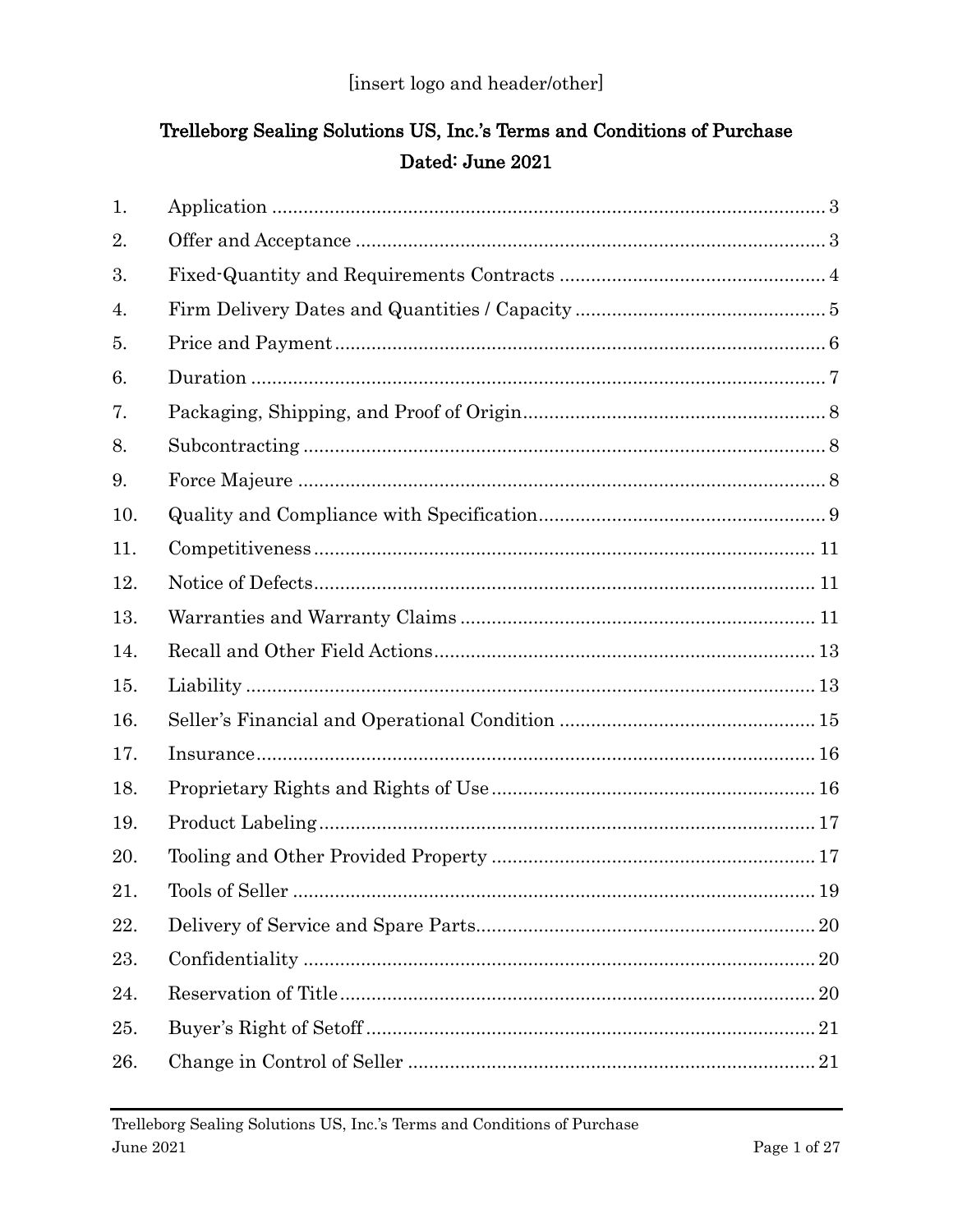| 27. |                                                                     |  |
|-----|---------------------------------------------------------------------|--|
| 28. |                                                                     |  |
| 29. |                                                                     |  |
| 30. |                                                                     |  |
| 31. | US C-TPAT (U.S. Customs Service's Customs Trade Partnership Against |  |
| 32. |                                                                     |  |
| 33. | Compliance with Laws and Certifications / Toxic Substances / OSHA / |  |
| 34. |                                                                     |  |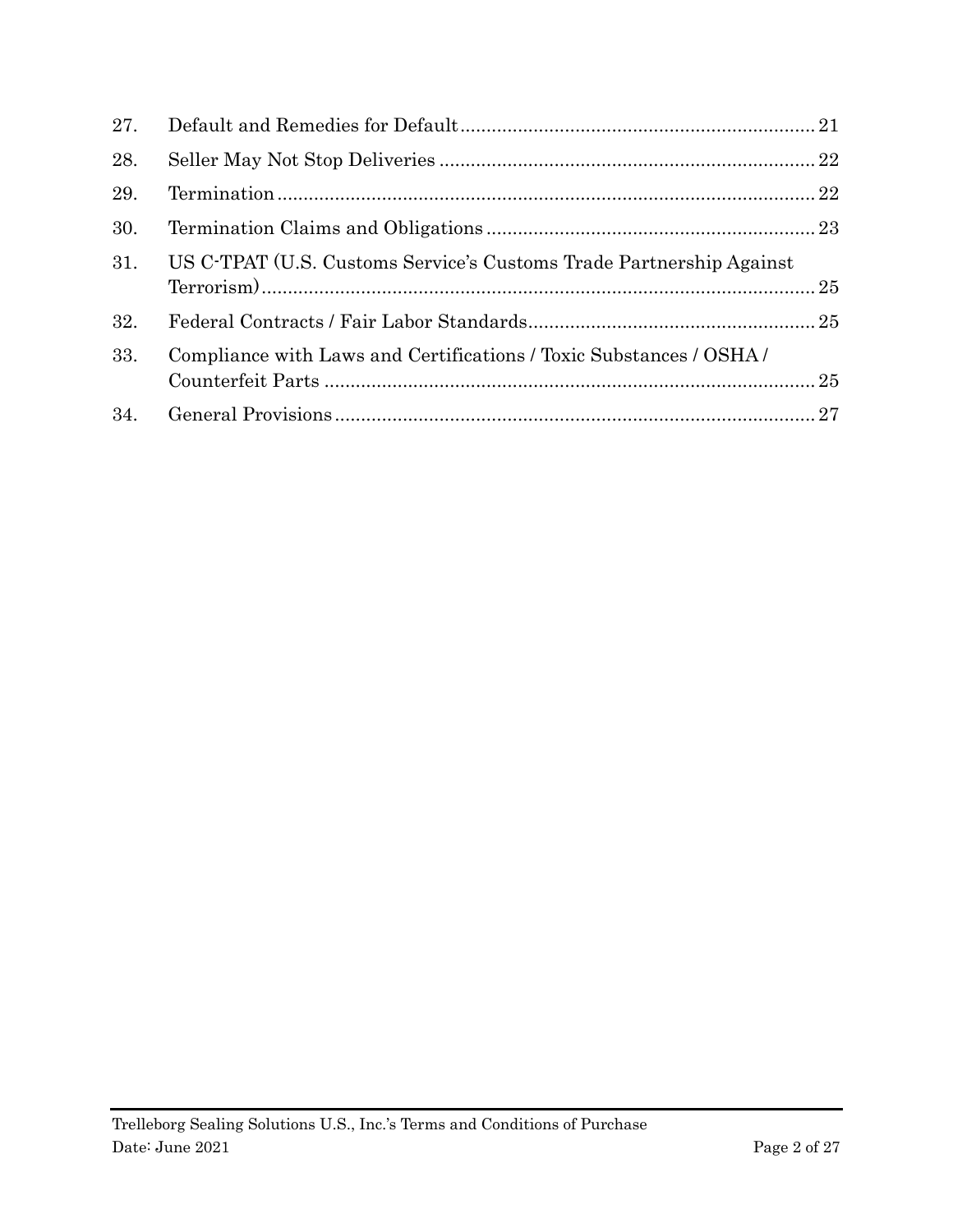These Terms and Conditions of Purchase (the Terms) are incorporated into every Purchase Order through which Trelleborg Sealing Solutions US, Inc. or its affiliated company (Buyer) purchases Goods from any supplier (Seller). The particular Seller is the entity designated as such on the Purchase Order. As used in these Terms, the Purchase Order means not only the Purchase Order itself, but also the Terms, any Releases, and any other incorporated documents, as well as any modifications to any of these documents. As used in the Terms, the Goods are the products, parts, components, Tooling, matters, services, or materials (including related documentation and the source code and object code of any software) the delivery of which is the subject of the Purchase Order.

#### <span id="page-2-0"></span>1. Application

- 1.1. The Purchase Order governs Seller's deliveries of the Goods to Buyer. Buyer objects to any other terms or conditions, including any terms of Seller or any additional or contradicting terms or conditions in any offer or acceptance of Seller, which are not part of the agreement between the parties. No action or inaction on the part of Buyer, including acceptance of or payment for any Goods, is an acceptance of any terms other than the Terms.
- 1.2. The Purchase Order is the entire and final agreement between Buyer and Seller, and supersedes any prior or contemporaneous negotiations or agreements regarding the Goods.
- 1.3. The Purchase Order may not be amended or modified, nor may any collateral agreements be formed, unless the amendment, modification, or agreement is in a writing signed by Buyer that expressly references the Purchase Order or these Terms.

#### <span id="page-2-1"></span>2. Offer and Acceptance

- 2.1. A Purchase Order is Buyer's offer to Seller. Until it is accepted under Section [2.2,](#page-2-2) Buyer may revoke any Purchase Order at any time without incurring any liability to Seller.
- <span id="page-2-2"></span>2.2. Seller accepts the Purchase Order, in its entirety and without modification, by agreeing to it in writing or taking any step in furtherance of performing its obligations under the Purchase Order, including engineering, design,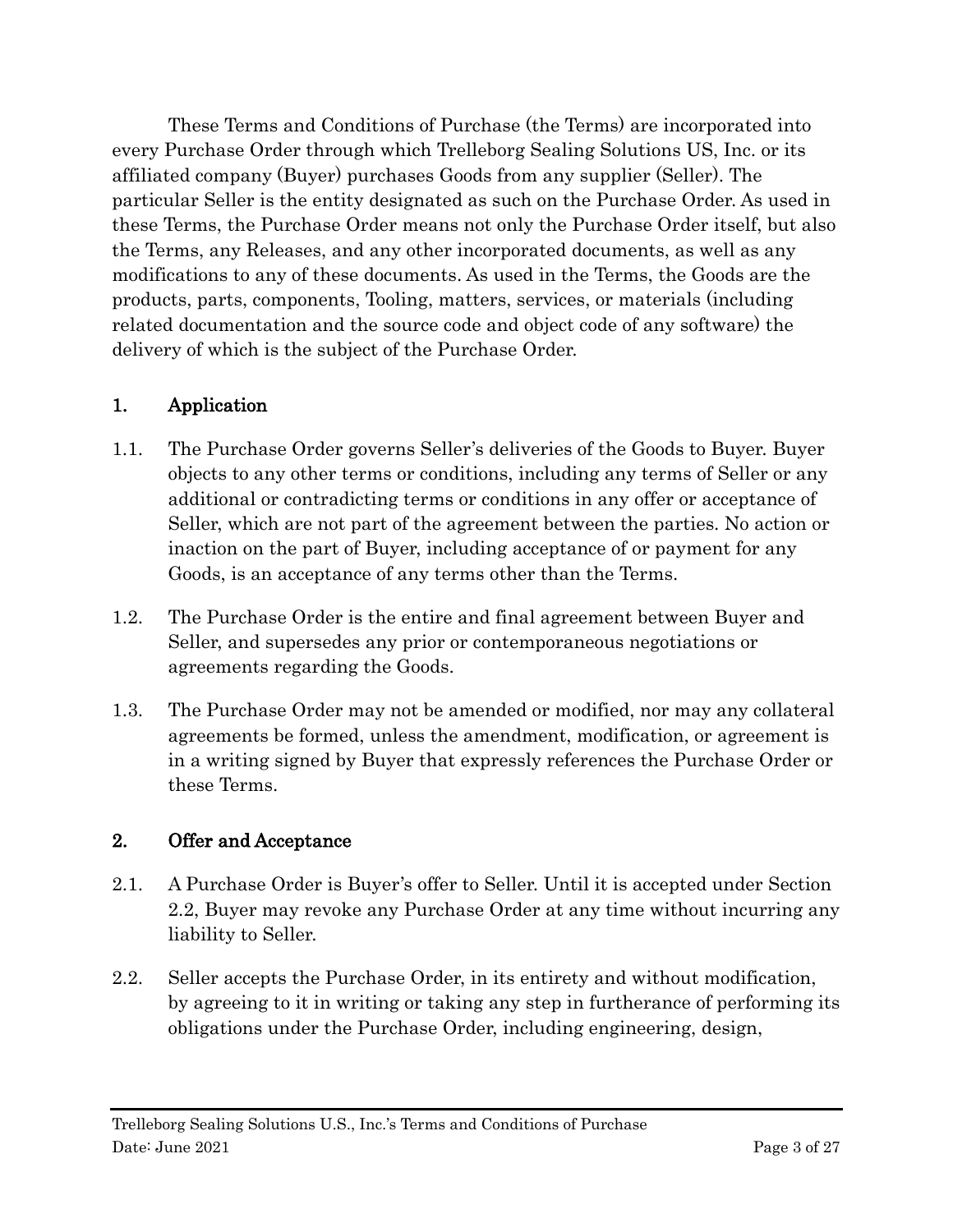development, or manufacturing work, procuring raw materials or equipment, or beginning to manufacture the Goods.

## <span id="page-3-0"></span>3. Fixed-Quantity and Requirements Contracts

- 3.1. Fixed-Quantity Contracts: If the Purchase Order states a specific quantity (other than "0," which indicates a 100% requirements contract under Section 3.2), the Purchase Order is a fixed-quantity contract. Seller must supply Buyer with the specified quantity of Goods, and Buyer must purchase from Seller that quantity of Goods at the price indicated. Seller must deliver the Goods to the locations and at the times in the Purchase Order or in any Release issued by Buyer.
- 3.2. 100% Requirements Contracts: If the Purchase Order does not state a specific quantity, or if the Purchase Order states the quantity as "0," "REQ," "100% REQ," "100%," "AS REL," "as released," or similar, the Purchase Order is an exclusive 100% requirements contract. Buyer must order exclusively from Seller all of the Goods that Buyer may need during the Term of the Purchase Order (as defined below). Seller must deliver to Buyer all of the Goods so ordered, and Buyer must pay for those Goods as stated in the Purchase Order. Seller must deliver the Goods in the quantities, at the times, and to the locations in any Release issued by Buyer. Buyer's needs for the Goods are determined primarily by the needs of Buyer's customer. Buyer will determine its needs for Seller's Goods, including quantities and delivery dates, and communicate those quantities and delivery dates to Seller through Releases.
- 3.3. Less-Than-100% Requirements Contracts: If the Purchase Order states the quantity as a specific percentage of Buyer's requirements that is less than 100% (such as "70% REQ," "70%," or similar), the Purchase Order is a requirements contract, and is exclusive to Seller as to the indicated percentage of Buyer's requirements. Buyer will order exclusively from Seller the indicated percentage of the Goods that Buyer may need during the Term of the Purchase Order (as defined below). Seller must deliver to Buyer all of the Goods so ordered, and Buyer must pay for those Goods as stated in the Purchase Order. Seller must deliver the Goods in the quantities, at the times, and to the locations in any Release issued by Buyer. Buyer's needs for the Goods are determined primarily by the needs of Buyer's customer. Buyer will determine its needs for Seller's Goods, including quantities and delivery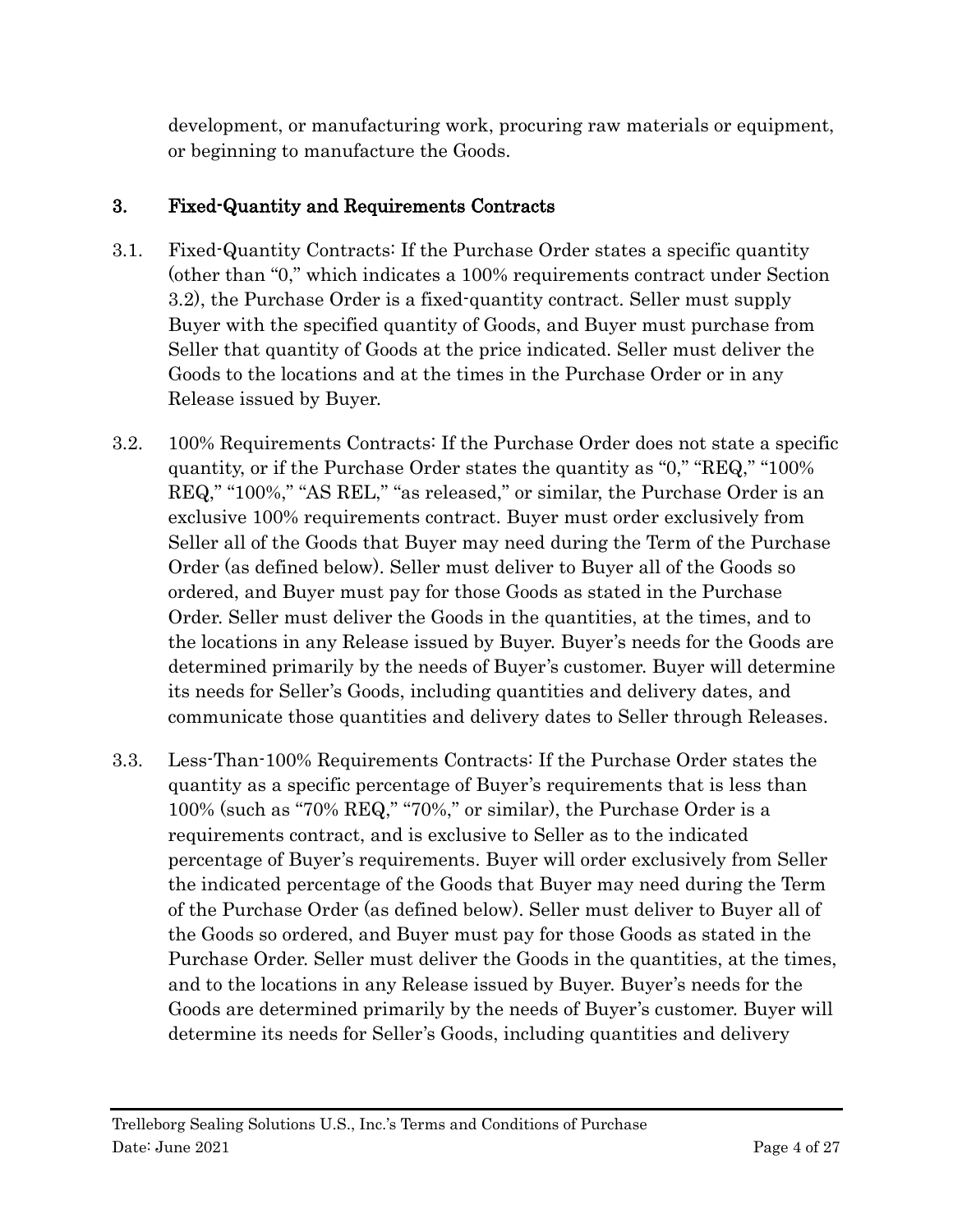dates, and communicate those quantities and delivery dates to Seller through Releases.

## <span id="page-4-0"></span>4. Firm Delivery Dates and Quantities / Capacity

- 4.1. The Purchase Order or Release may specify a firm quantity of Goods or a firm quantity of raw materials or components, as well as a firm delivery date. All firm quantities and delivery dates are binding on both Buyer and Seller. Seller shall acknowledge receipt of Purchase Order from Buyer within 24 hours of submittal by Buyer.
- 4.2. Seller acknowledges that time is of the essence for all obligations of Seller under the Purchase Order, including for the firm quantities and delivery dates identified in the Purchase Order or in any Release. In the event Seller fails to timely deliver Goods as specified in the Purchase Order, it shall use its bests efforts, including expedited delivery of Goods, at Seller's expense, to deliver the Goods to Buyer.
- 4.3. Unless the Purchase Order, Release, or a separate agreement between the parties states otherwise, the only quantities on a Release that are firm are those shown for the first two weeks (for finished goods) and the following four weeks (for raw materials only).
- 4.4. Unless expressly identified as firm, all quantities and delivery dates in the Purchase Order, any Release, or any other document are estimates, are for planning purposes only, and Buyer has no obligation to Seller for them.
- 4.5. If Seller delivers Goods in advance of Buyer's firm delivery schedule, Buyer may either: (A) return the Goods at Seller's expense for proper delivery; or (B) withhold payment for the Goods until the scheduled delivery date and place such Goods in storage, at Seller's expense, until the scheduled delivery date.
- 4.6. Unless otherwise negotiated or noted, Delivery must be made FCA (Seller's Dock) (Incoterms 2020) to Buyer and must include the return of the packaging in circulation to Seller.
- 4.7. Seller must notify Buyer immediately in writing of any delays that become apparent.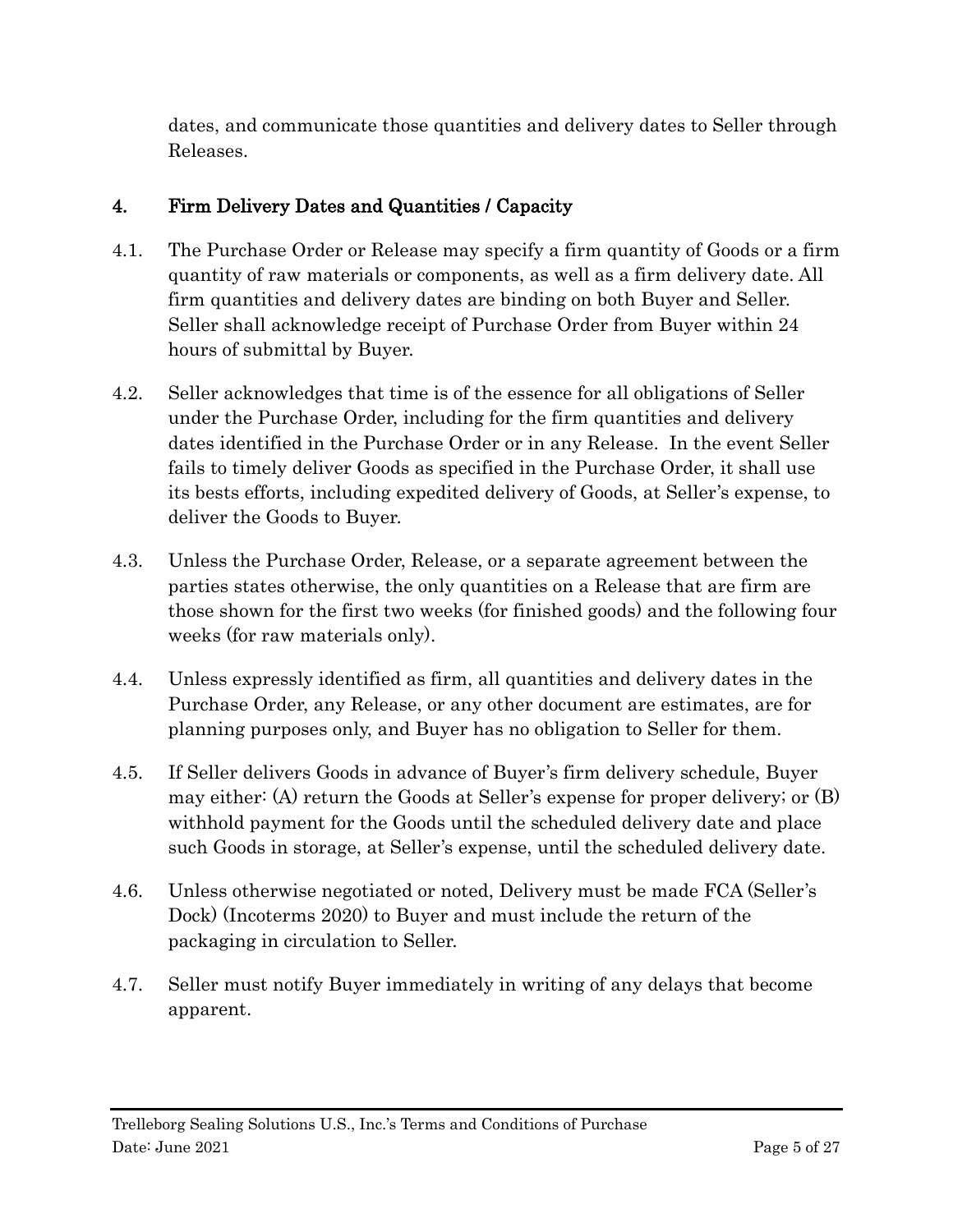- 4.8. If it becomes apparent that Seller will be permanently unable to meet the delivery dates, Seller must, at Buyer's request, surrender all tools and other devices required for production of the Goods so that Buyer may produce or have a third party produce the Goods. Buyer's rights to claim damages are not affected by that request, and Buyer expressly reserves all of its repossession rights and remedies, including the right to claim further damages under any security interest, lien, lease, gratuitous bailment, or any other document that Buyer and Seller may enter into.
- 4.9. Seller must maintain sufficient capacity to satisfy any quantities, including estimated quantities, in the Purchase Order or any Release.

#### <span id="page-5-0"></span>5. Price and Payment

- 5.1. Each price in the Purchase Order is a fixed price and represents the total price for the manufacturing and delivery of Goods under the Purchase Order. Seller may not adjust prices or invoice additional costs of any nature whatsoever. The prices do not include applicable sales tax, which will be added from time to time.
- 5.2. Invoicing:
	- (A) Seller will invoice Buyer upon delivery of the Goods. Invoices and packing lists must be sent to locations identified by Buyer. For shipments that will cross national borders (exports), the required documentation must be provided to parties identified by Buyer no later than the time of shipment.
	- (B) Buyer may reject any invoice that does not show the complete Purchase Order number, Release number, and any other numbers necessary to identify the contract under which the Goods were manufactured and delivered. If Buyer rejects an invoice, payment is due based on the date Buyer receives a corrected invoice.
	- (C) Invoices issued from Seller must match the corresponding Purchase Order amounts. Any discrepancy in costs or invoices must be communicated to Seller prior to invoicing. Invoices received without notification of price discrepancy will be processed at the Purchase Order unit price or rejected.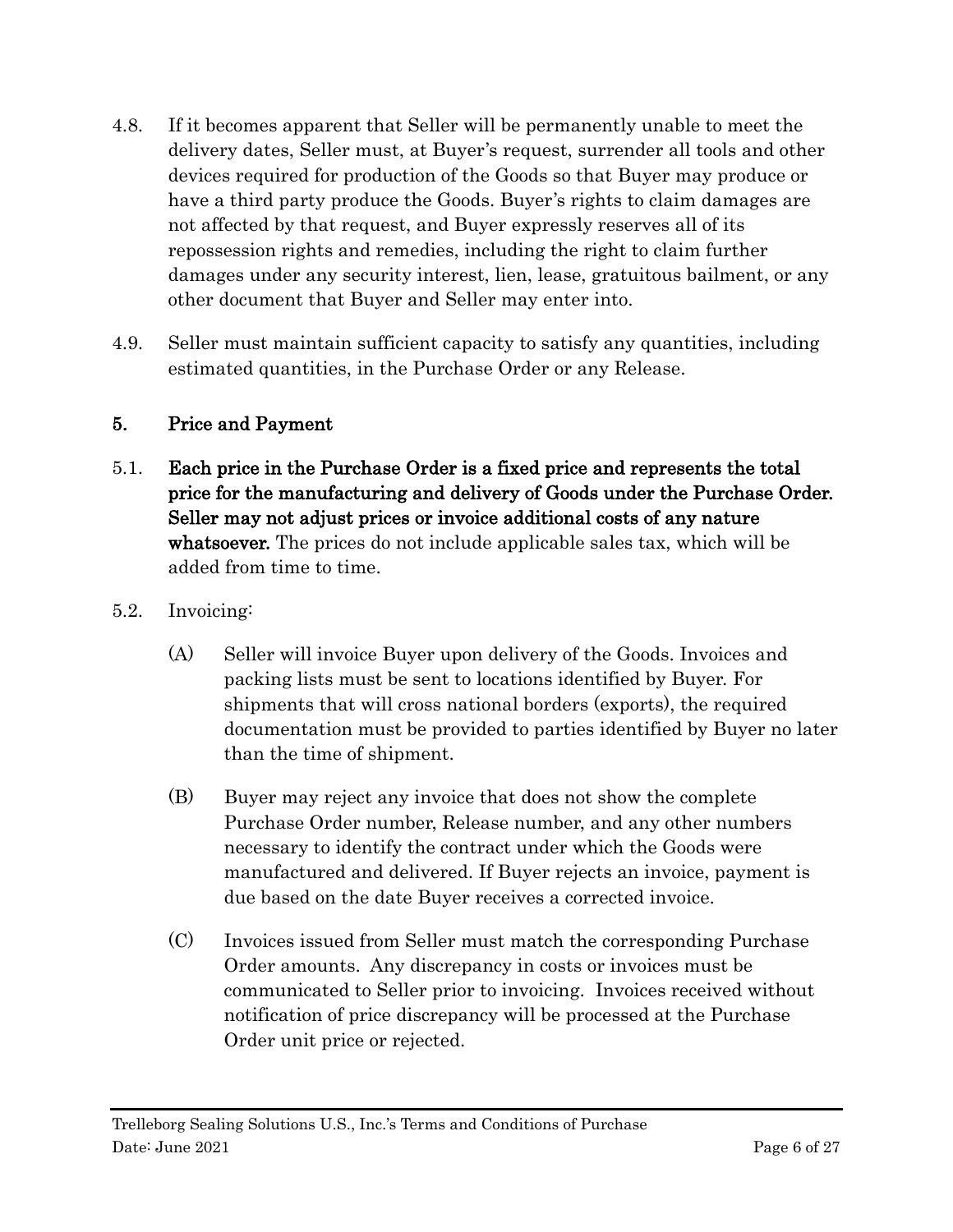- 5.3. Buyer will pay for conforming Goods at the price stated in the Purchase Order. Payment terms are sixty (60) days. Unless otherwise stated, all payments are in U.S. dollars and include all storage, handling, packing, freight, insurance, taxes, duties and any other charge of any nature. Seller represents and warrants that the prices charged to Buyer are no less favorable than those that Seller extends to its most-favored customers for like goods and services.
- 5.4. Buyer's liability for any of the Goods is limited to the price for those Goods shown on the Purchase Order or Release.
- 5.5. Buyer is not obligated to pay for defective deliveries until the defect is resolved.
- 5.6. Seller may not assign to, or have collected by, third parties any of Seller's claims against Buyer. If Seller assigns Seller's claims against Buyer to a third party without Buyer's prior written consent, Buyer may at its choice discharge its obligation either toward Seller or toward the third party.
- 5.7. If Buyer's customer requires Buyer to reduce Buyer's price during the term of the Purchase Order, then Seller must also reduce its price to Buyer in a proportionate amount.

### <span id="page-6-0"></span>6. Duration

- 6.1. The duration of the Purchase Order shall be effective on the date specified in the Purchase Order, or if no date is specified, when issued to Seller. The Order shall terminate on the date specified in the Purchase Order or in accordance with these Terms. If no date is specified in the Purchase Order, then the duration is the life of product program into which the Goods are ultimately incorporated, as determined by Buyer's customer or ultimate OEM end customer, and including any period during which Buyer will provide service or replacement parts incorporating the Goods to Buyer's customer (the Term). The Term may be lengthened or shortened as a result of Buyer's customer or ultimate OEM end customer increasing or decreasing the life of the applicable product program. Nothing in this section affects Buyer's rights to terminate the Purchase Order in Section [29.](#page-21-1)
- 6.2. Seller may not terminate the Purchase Order before the end of the Term.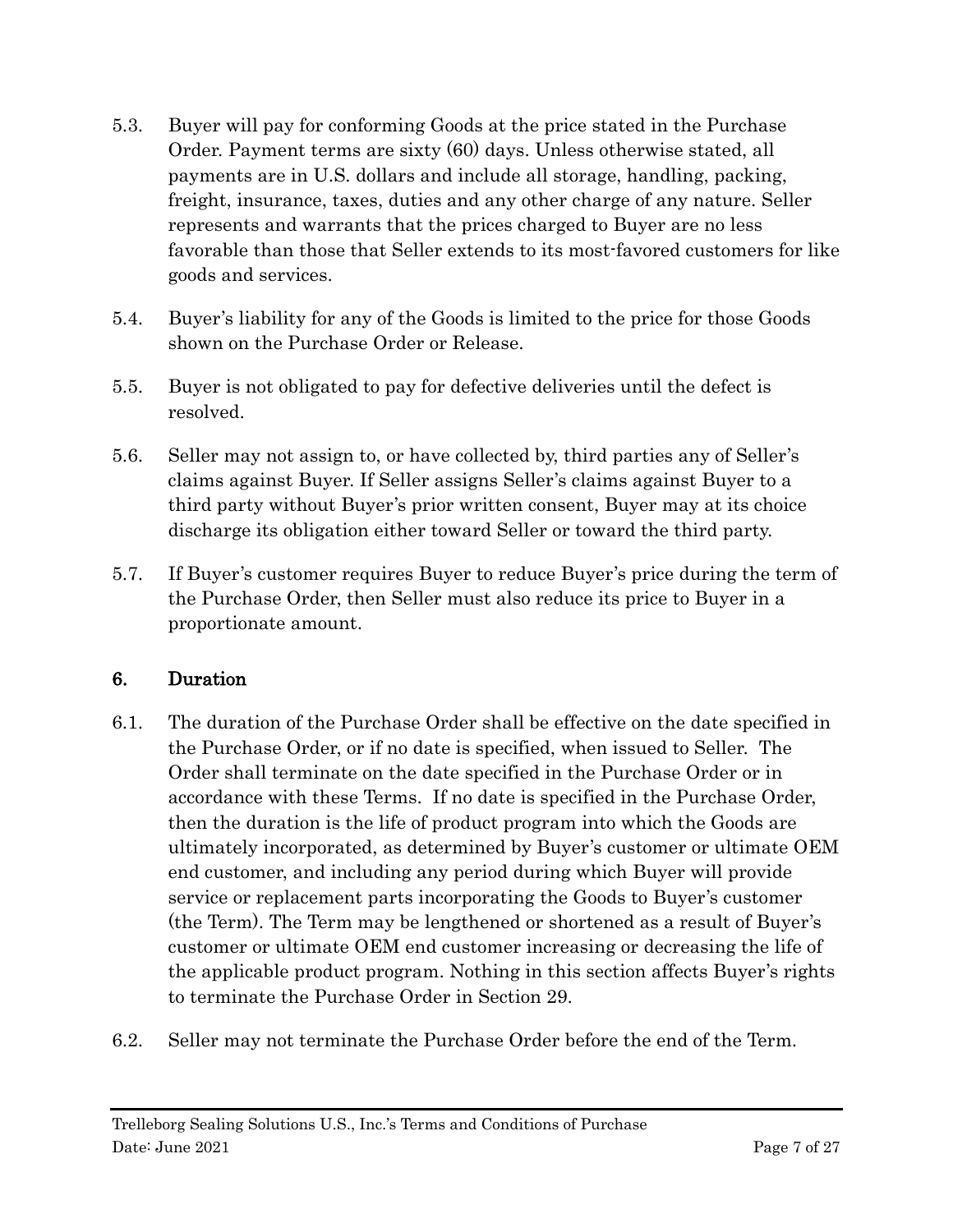6.3. Upon the expiration or termination of any Purchase Order, Seller will cooperate with Buyer and provide all reasonably requested support and information required by Buyer to facilitate Buyer's sourcing of the Goods to a replacement Seller.

## <span id="page-7-0"></span>7. Packaging, Shipping, and Proof of Origin

- 7.1. All Goods must be properly packed, labeled, and shipped in order to ensure the lowest transportation costs, using customary care and diligence. The Goods must be packed according to the packaging specifications of Buyer. Seller will be liable for any damage due to faulty packaging.
- 7.2. Seller must immediately obtain all documents and other information required under customs provisions or any other applicable state provisions, including drawback documents, proofs of origin, and other information relating to the origin of the Goods and the materials they contain under commercial law or provisions governing preferential trade.
- 7.3. If Buyer determines a carrier or a means of transport, Seller must ship the Goods with that carrier and means of transport.

### <span id="page-7-1"></span>8. Subcontracting

- 8.1. Seller may not subcontract any of its obligations under a Purchase Order without the express written consent of Buyer.
- 8.2. Regardless of whether Seller subcontracts any of its obligations under the Purchase Order, Seller remains directly responsible to Buyer for the performance of those obligations.

### <span id="page-7-2"></span>9. Force Majeure

9.1. Any delay or failure of either party to perform its obligations under the Purchase Order will be excused to the extent that Seller is unable to produce, sell, or deliver, or Buyer is unable to accept delivery, buy, or use, the Goods, directly as the result of fires, floods, windstorms, explosions, riots, pandemics, natural disasters, wars, sabotage, government orders, embargoes or blockades in effect on or after the date of this Agreement (collectively, a Force Majeure Event)excluding all labor issues, tariffs, duties, expedited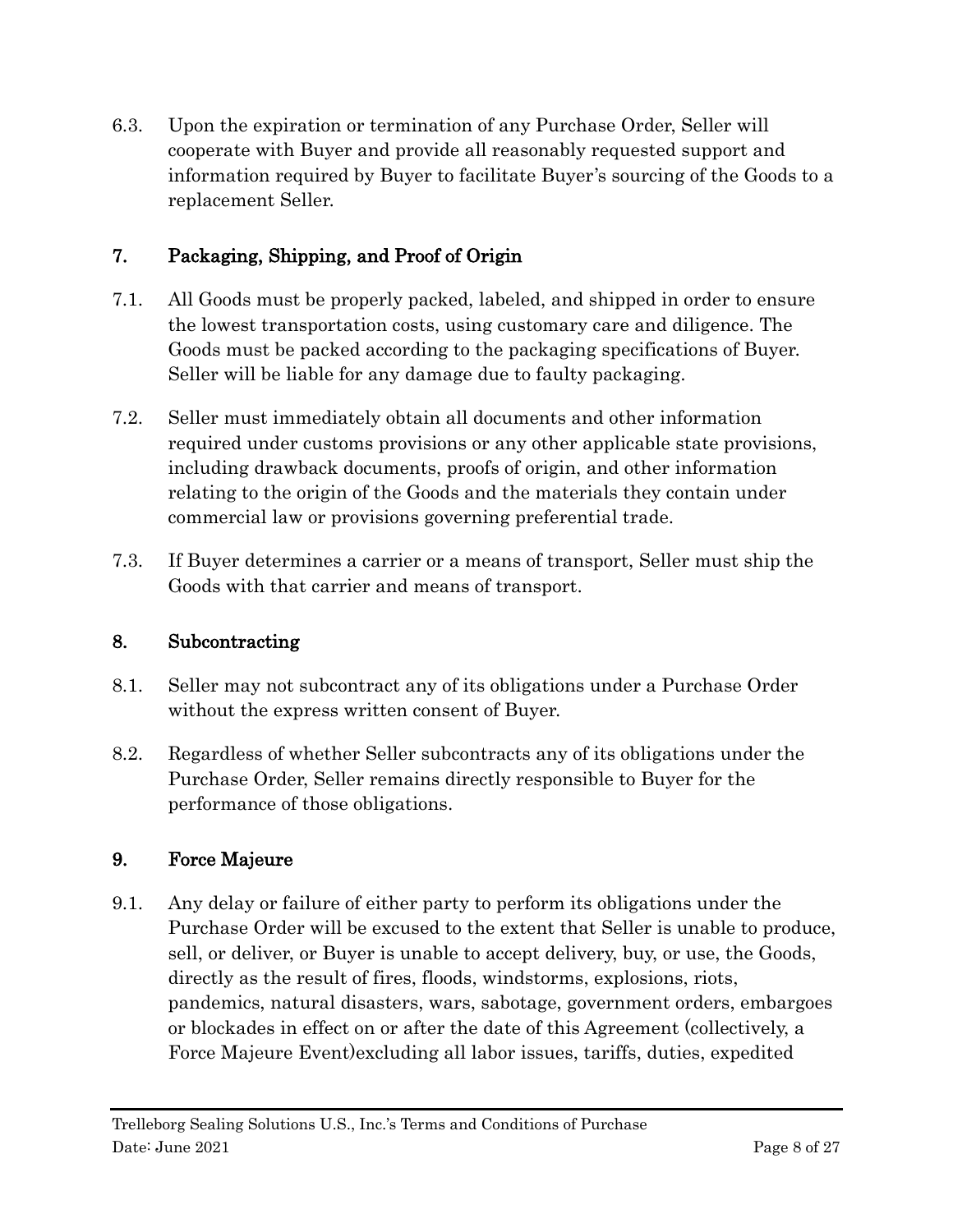freight or other instances of mere increased cost of performance. Written notice of the Force Majeure Event (including the anticipated duration of the delay) must be given by the affected party to the other party as soon as possible (but in no event more than 10 days after the Force Majeure Event occurs).

- 9.2. During any Force Majeure Event affecting Seller's performance, Buyer may, at its option, purchase the Goods from other sources and reduce its delivery schedules to Seller by those quantities, without liability to Seller, or require Seller to provide Goods from other sources in quantities and at times requested by Buyer at the price the Purchase Order.
- 9.3. Seller will use all diligent efforts to ensure that the effects of any Force Majeure Event are minimized and, as promptly as possible, resume full performance under the Purchase Order. If requested by Buyer in writing, Seller will, within five days after Buyer's request, provide adequate assurances that the delay in Seller's performance resulting from the event will not exceed 30 days. If the delay lasts more than 30 days or Seller does not provide those adequate assurances, Buyer may immediately terminate the Purchase Order without liability to Seller.

## <span id="page-8-0"></span>10. Quality and Compliance with Specification

- 10.1. All Goods, including prototype and production parts, delivered under the Purchase Order must strictly comply with the Specification. The Specification includes each drawing and written specification approved by Buyer. Buyer may revise or amend the Specification on its own initiative or at the request or suggestion of the Seller. If, during the course of production of any prototype, Seller develops any changes or improvements that it has verified are suitable for the intended purpose and required quality of the Goods, Seller must inform Buyer of that change or improvement so that Buyer may consider amending the Specification accordingly.
- 10.2. Seller must comply with the accepted state of the art, as well as the agreed Specification, the agreed quality, environmental, safety, and testing rules and regulations, and the agreed technical data. Any change of the Goods or of materials, tools, or production processes (including the location of manufacture) requires the prior written consent of Buyer, and Seller acknowledges that it may often also require the prior written consent of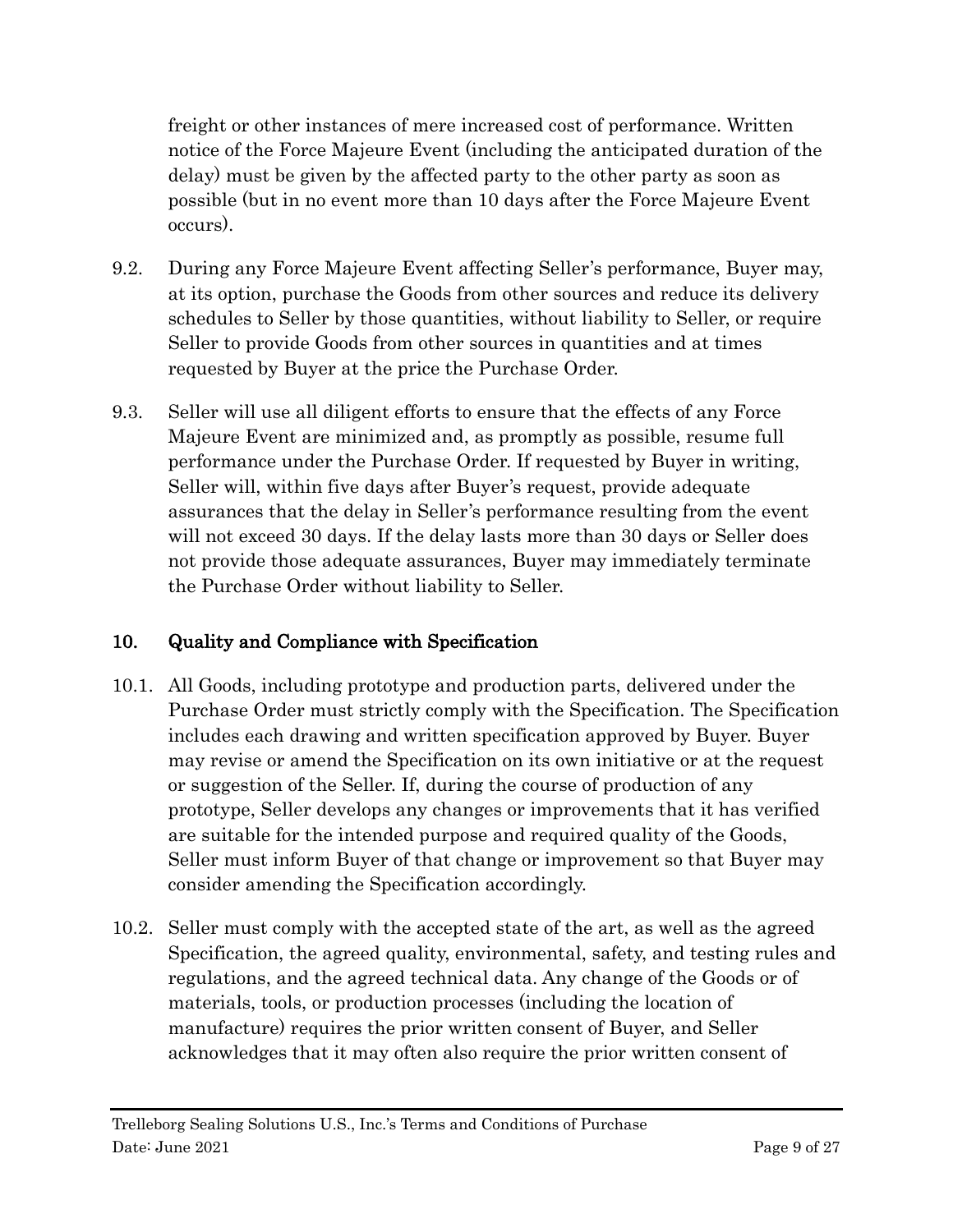Buyer's customer. Seller must review the Specification and notify Buyer immediately of any modifications that may be necessary.

- 10.3. Buyer reserves the right to make, or require Seller to make, modifications to the Goods, the Specification, or the production processes at any time. Seller will, within ten days of the date it is notified of a modification by Buyer, demonstrate the effects of the modification on the price and delivery date through a cost breakdown and other appropriate documentation. If the modification requires any deviation in price or delivery date, Buyer and Seller will agree on an appropriate adjustment in writing.
- 10.4. Seller must comply with all requirements under identified Buyer quality control requirements, including, but not limited to, quality manuals and certifications (the Quality Guidelines) that shall be provided to the Seller as any additional requirements that both parties agree upon in writing. The Quality Guidelines may be periodically updated, revised, and amended, and it is Seller's obligation to comply with the current Quality Guidelines at all times. Seller's certification regarding the Quality Guidelines is incorporated into these Terms by reference.
- 10.5. Seller must observe the standards, statutes, and other rules and regulations relevant to the Goods of the countries in which the products containing the Goods are marketed and are manufactured. Seller will provide to Buyer all required inspection documents and certificates. Furthermore, Seller will, at Seller's cost, feed the required information into corresponding systems that serve to comply with the provisions listed in this section (such as the International Material Data System).
- 10.6. Seller will control the quality of the Goods in regular intervals and will present the agreed inspection documents to Buyer. Seller will inform Buyer immediately and in writing of any quality problems with the Goods.
- 10.7. Buyer has the right upon advance notice to reasonably check compliance with the provisions of this section and to inspect the corresponding records at Seller's premises. Seller will support Buyer, make records available, and provide information as required.
- 10.8. To the extent that any public authority competent for product safety, emissions rules, or the like requests access to the production process and the inspection documents of Buyer, Seller will, on Buyer's request, grant the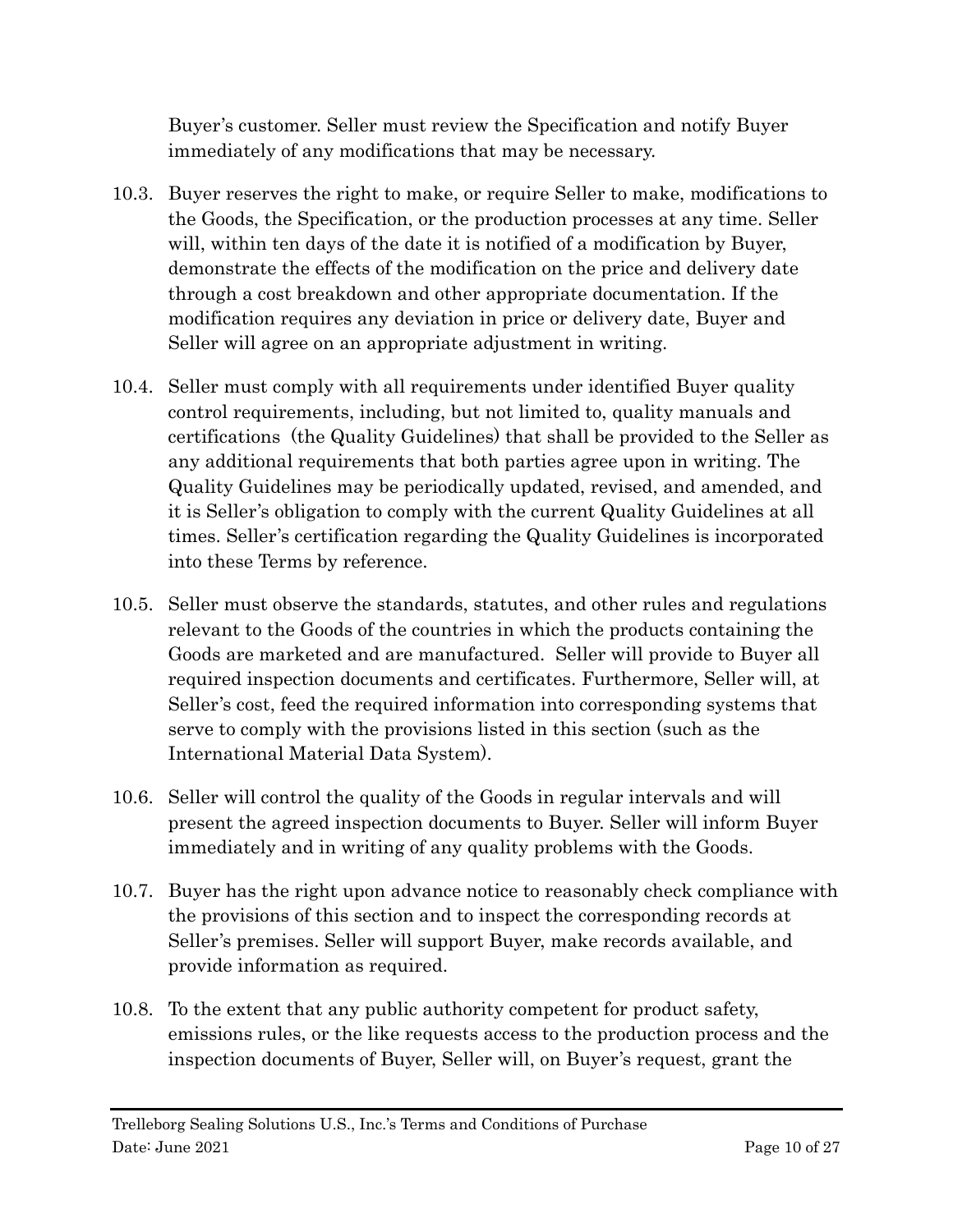authorities the same rights at Seller's premises and provide all reasonable support.

#### <span id="page-10-0"></span>11. Competitiveness

Maintaining the competitiveness of the Goods is of critical importance to the parties´ commercial relationship. Competitiveness of the Goods is ensured if the Goods correspond to comparable goods of Seller's competitors in terms of prices and technology. If a comparable product is offered to Buyer at competitive conditions, Buyer will notify Seller in writing and will set a reasonable period of time, not less than 30 days, for Seller to restore full competitiveness of the Goods. Upon receiving that notice, Seller will promptly prepare a plan of actions that Seller will take in order to restore competitiveness of the Goods, and will furnish Buyer with that plan, together with a corrected offer. Through the corrected offer, Seller will restore competitiveness of the Goods within the period of time set by Buyer. Seller's obligation to maintain competitiveness is a material contractual obligation.

### <span id="page-10-1"></span>12. Notice of Defects

- 12.1. Buyer is not required to perform incoming inspections of any Goods, and Seller waives any right to require Buyer to do so. Payment by Buyer is not acceptance of nonconforming Goods. Any inspection by Buyer or its customer is not acceptance of the Goods or a waiver of strict performance and does not relieve Seller of any liability or warranty for the Goods.
- 12.2. Neither any payment made before the detection of defects, nor the acceptance of Goods, nor Buyer's issuance of further Releases means that the Goods are free from defects or that Seller is released from the warranty.

### <span id="page-10-2"></span>13. Warranties and Warranty Claims

- <span id="page-10-3"></span>13.1. Seller warrants that:
	- (A) all Goods conform to all applicable Specifications and other requirements for the Goods;
	- (B) all Goods are free from any defect in design (to the extent Seller provided the design), workmanship, production, and material;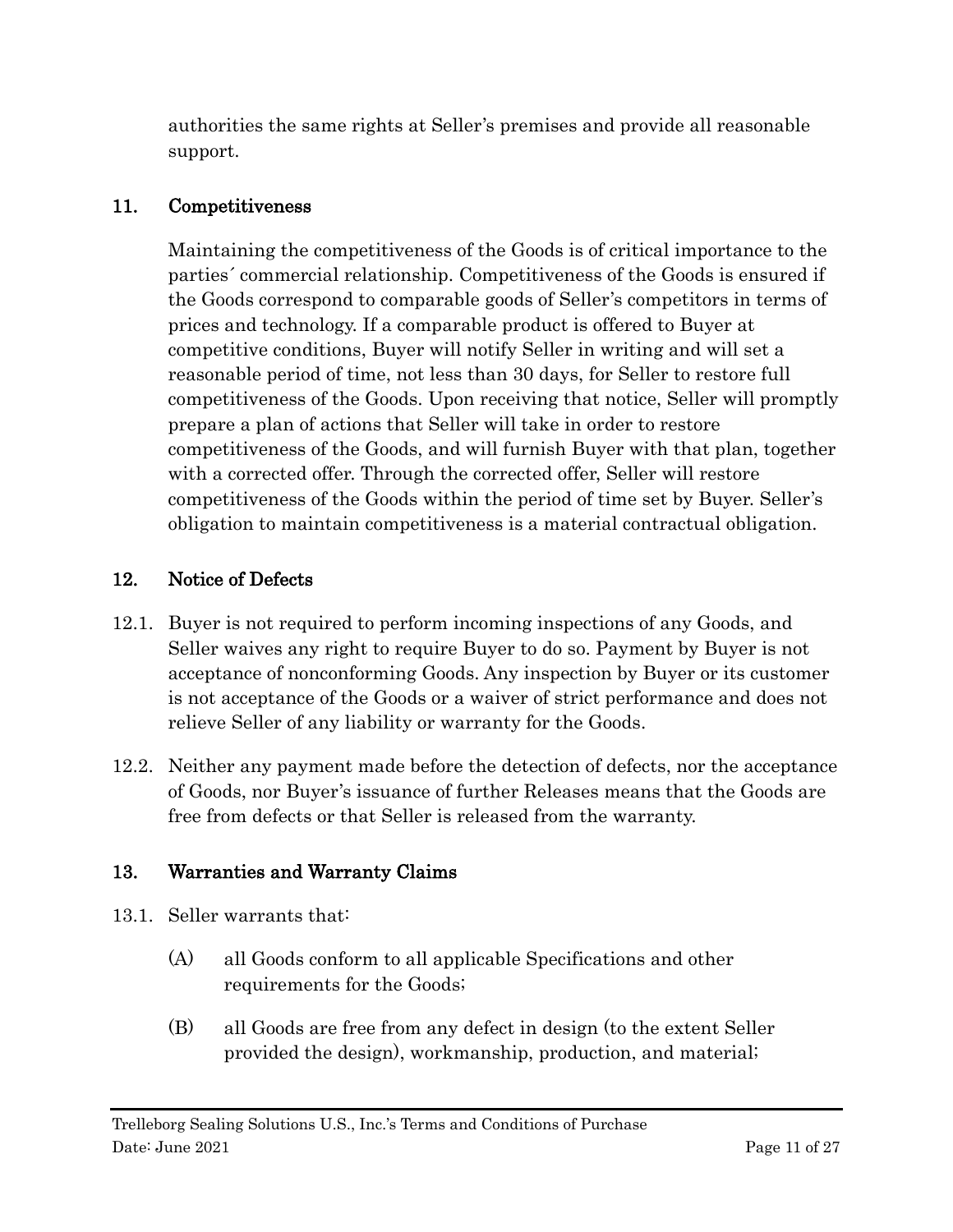- (C) all Goods are of merchantable quality;
- (D) it is aware of the particular purpose for which the Goods will be used, and that all Goods are fit for that particular purpose; and
- (E) it conveys good title to Buyer to all Goods free and clear of all liens and encumbrances.

These warranties are in addition to all other warranties provided by law.

- 13.2. Defective Goods are Goods that fail to conform with any warranty in the Purchase Order, including those in Section [13.1.](#page-10-3)
- 13.3. If Seller delivers Defective Goods, Buyer, in its sole discretion, may: (A) request that Seller, at Seller's own risk and expense, rework the Defective Goods or replace the Defective Goods with Goods that conform to the Purchase Order; or (B) if the Defective Goods are already in the production process of Buyer, its customer, or its ultimate OEM end customer, at Seller's cost and expense, have the Defective Goods replaced or reworked by Buyer, Buyer's customer, or a third party. If the Defective Goods have already been installed in a product and delivered to Buyer's customer and Buyer does not receive the Defective Goods from its customer for inspection, Seller will accept the determination of Buyer's customer, or Buyer's ultimate OEM end customer, or its agents or contractors (such as a dealer) as a reasonable determination that the Goods are Defective Goods.
- 13.4. Seller must reimburse Buyer for all direct and indirect costs incurred by Buyer or charged to Buyer by its customer in connection with the delivery of a Defective Good (including costs for transport, examination, handling, sorting, dismantling, material, and work).
- 13.5. Seller's warranties and its responsibility for delivering Defective Goods may not be waived, limited, or altered in any way except through a written document signed by Buyer expressly referencing the Purchase Order and this Section [13.](#page-10-2)
- 13.6. The warranty period for delivered Goods begins upon delivery of the Goods and continues through the longest of: (A) 36 months after the initial registration of the end product (vehicle or machine) or, for Goods for retrofitting purposes, from the assembly of the Buyer product; (B) the warranty period provided by applicable law; or (C) the warranty period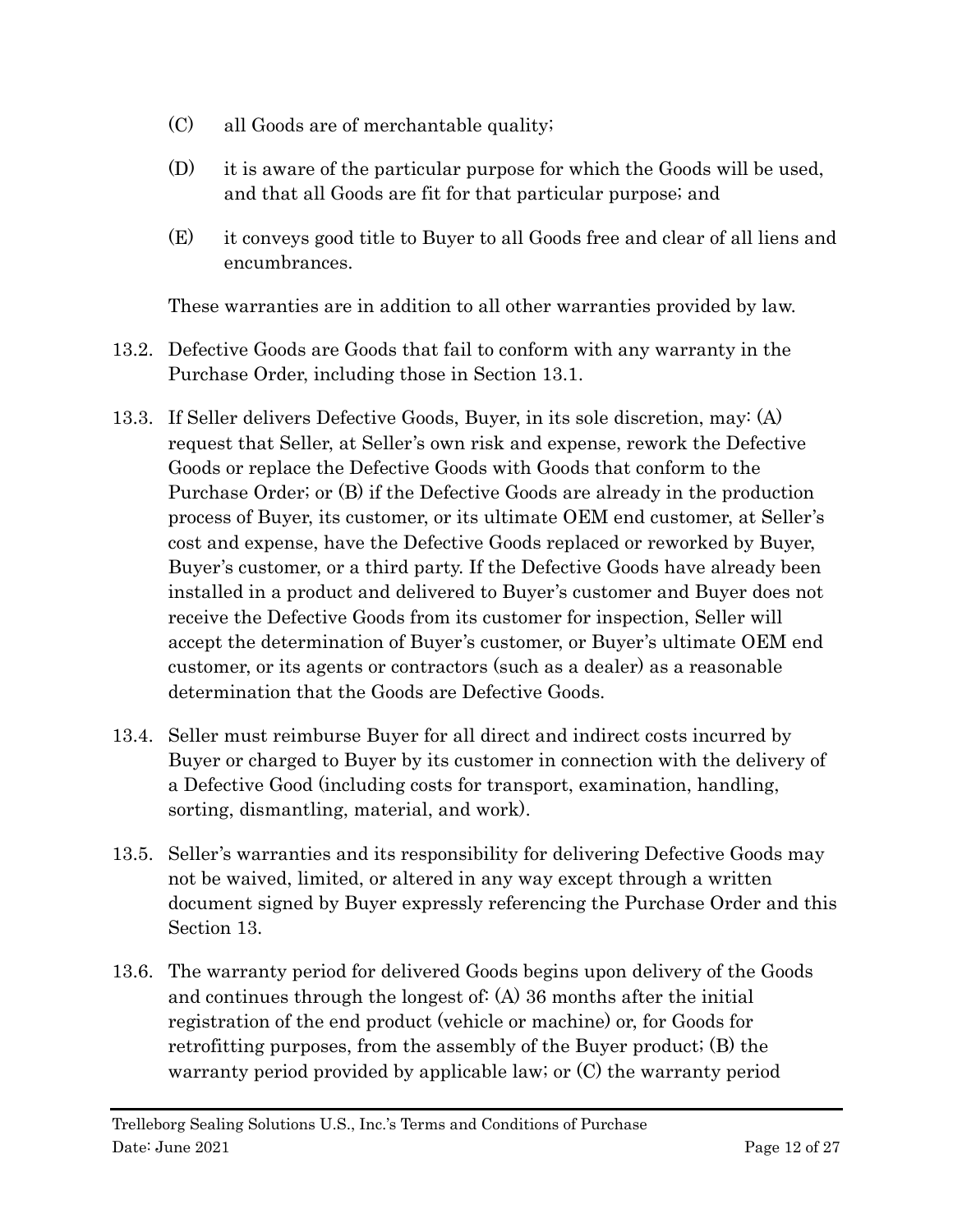offered by Buyer's customer to end-users for the Goods. If Buyer or any direct or indirect customer, voluntarily or pursuant to a government mandate, makes an offer to owners of vehicles (or other finished products) on which the Goods, or any parts, components, or systems incorporating the Goods, are installed to provide remedial action or to address a defect or condition that relates to product safety or the failure of a product to comply with any applicable law, safety standard, or corrective service action, the warranty will continue for the period of time that may be dictated by the customer or the federal, state, local, or foreign government where the Goods are used or provided.

13.7. Nothing in this section waives or alters Buyer's rights with respect to any claims for damages or costs according to any applicable statutes or laws, including any claims under product-liability laws, or any indemnity claims by Buyer against Seller.

### <span id="page-12-0"></span>14. Recall and Other Field Actions

If Buyer, its customer, or the manufacturer of any end products into which the Goods, or products, components, or systems containing the Goods, have been assembled performs a recall, any other field action, or a customerservice campaign, either upon its own initiative or upon the decision of any public authority (a Recall), Seller will be liable to Buyer for all damages in connection with the Recall to the extent that the Recall results from the delivery of Defective Goods or from any other breach of the Purchase Order by Seller.

### <span id="page-12-1"></span>15. Liability

- 15.1. Seller is liable to Buyer for any breach of the Purchase Order. Seller's liability includes Buyer's direct, indirect, incidental, and consequential damages, and any other damages or other remedies available under law or equity. Seller will reimburse Buyer for any attorney's fees, other professional fees, and court costs incurred by Buyer in connection with any breach of the Purchase Order by Seller or any action by Buyer to enforce its rights under the Purchase Order.
- <span id="page-12-3"></span><span id="page-12-2"></span>15.2. Seller must pay Buyer for any loss that is caused by Seller's breach of the Purchase Order, or that arises from or relates to warranty, product-recall, or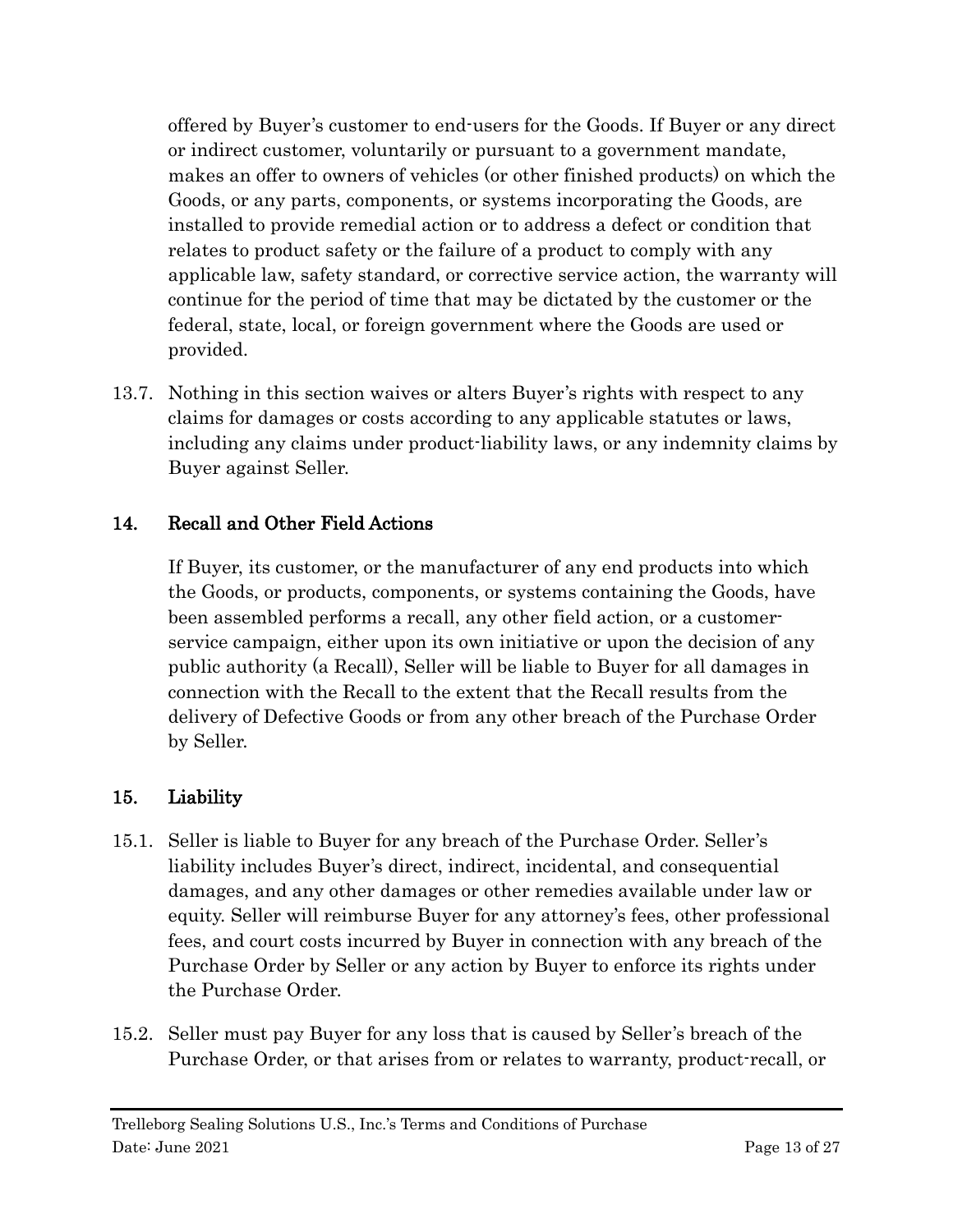product-liability claims asserted by any party against Buyer, or that arises from or relates to any injuries to persons, including death, or damage to property caused by Seller. But Seller shall not pay for any loss that is caused solely by Buyer's negligence.

- 15.3. As used in Section [15.1:](#page-12-2)
	- (A) A loss means any amount that Buyer is legally responsible for or pays in any form. Amounts include any judgment, settlement, fine, penalty, damages, cost, or expense, including attorney's or other professional fees. A loss can be tangible or intangible; can arise from bodily injury, property damage, or other causes; can be based on tort, breach of contract, or any other theory of recovery; and includes Buyer's direct, indirect, incidental, and consequential damages and any other damages.
	- (B) A loss is caused by an event if the loss would not have occurred without the event, even if the event is not a proximate cause of the loss.
	- (C) Buyer includes its affiliated companies and Buyer's and its affiliated companies' directors, officers, employees, invitees, agents, and customers.
	- (D) Seller includes Seller's employees, subcontractors, and agents.
- 15.4. Seller waives the application of the doctrine of comparative negligence and other doctrines that may otherwise allocate the liability covered by Seller's obligations under Section [15.1.](#page-12-2) Those obligations are in addition to Seller's warranty obligations.
- 15.5. Buyer will notify Seller within a reasonable time after Buyer knows of a claim for a loss that Seller might be obligated to pay. Buyer's failure to give notice within a reasonable time does not terminate Seller's obligation under Section [15.1,](#page-12-2) except to the extent that the failure prejudices Seller's ability to defend the claim or mitigate losses.
- 15.6. Seller, at Buyer's option and at Seller's expense, will defend the claim through counsel approved by Buyer. Seller may not settle the claim without Buyer's written authorization unless the terms of settlement could not materially adversely affect Buyer. In the alternative, Buyer may elect to defend the claim itself, and if Buyer does so, Seller must reimburse Buyer on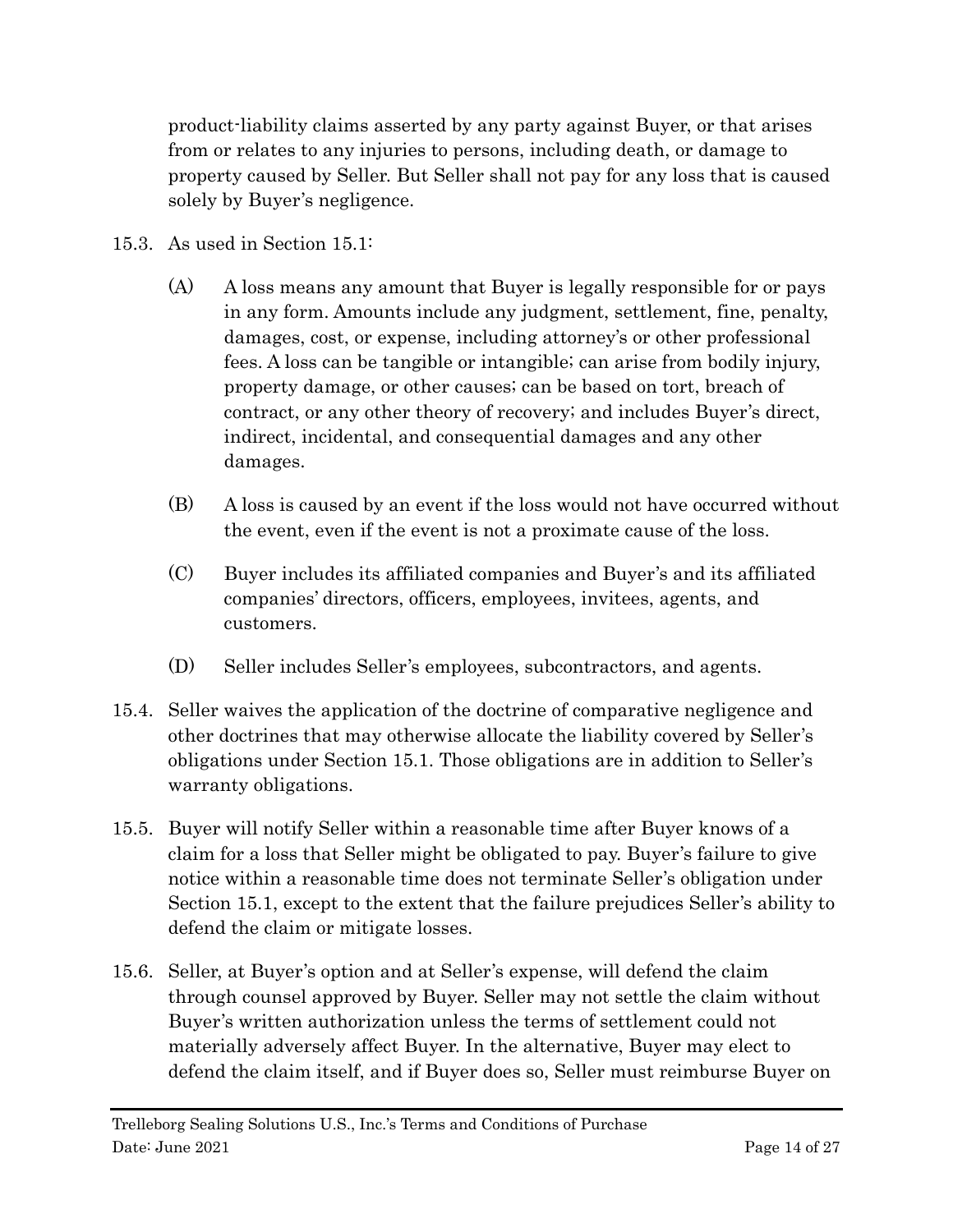a monthly basis for all costs and expenses of defense, including attorney's and other professional fees.

- 15.7. If any third party asserts any claim against Buyer under liability without fault that arises from the delivery or performance of Seller and that the third party could also assert against Seller, Seller will indemnify Buyer to the extent Seller would be directly liable to the third party.
- 15.8. Limitations on Buyer's liability to Seller: Buyer is not liable to Seller for anticipated profits or for special, incidental, or consequential damages under any circumstances. Buyer's liability for a claim of any kind or for any loss arising out of or in connection with or resulting from each Purchase Order, the Goods, or any other agreement between Buyer and Seller is limited to any amounts due Seller through a termination claim under Section [30.](#page-22-0)
- 15.9. No action by Buyer, including the payment for Goods or acceptance of a later delivery, is a waiver of any of its rights under the Purchase Order, including its rights to pursue any claim against Seller.

## <span id="page-14-0"></span>16. Seller's Financial, Operational Condition and Buyer's Audit Rights

- 16.1. Seller warrants to Buyer as of the date of each Purchase Order, and repeats on the date of each Release or delivery, that: (A) it is not insolvent and is paying all debts as they become due; (B) it is in compliance with all loan covenants and other obligations, not to exceed quantities in firm production releases; and (C) all financial information provided by Seller to Buyer concerning Seller is true and accurate.
- 16.2. At Buyer's request, Seller will provide copies of its quarterly or annual financial statements to Buyer. Upon reasonable notice to Seller, either Buyer or its Customers (or a third party designee) may audit Seller's production facility, processes and any other relevant Seller or Buyer property (including all pertinent documents, data and other information) related to the Purchase Order at facility for the purpose of verifying Seller's costs and its compliance with its obligations under the Purchase Order and Seller's overall financial condition. If Seller experiences any delivery or operational problems, Buyer may designate a representative to be present in Seller's facility to observe Seller's operations. If Buyer provides to Seller any accommodations (including financial or providing designated representatives) that are necessary for Seller to fulfill its obligations under any Purchase Order, Seller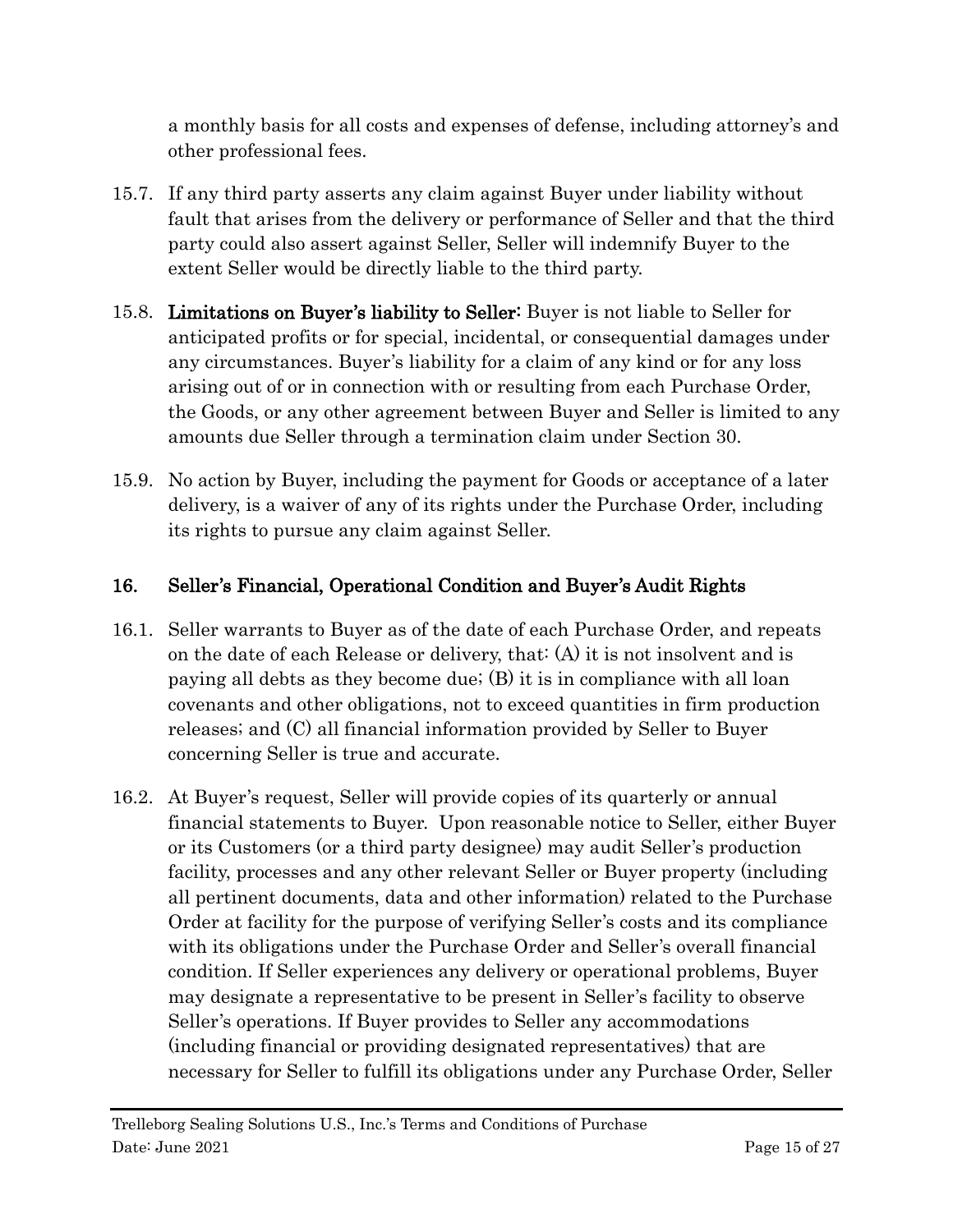will reimburse Buyer for all costs, including attorney's and other professional fees, incurred by Buyer in connection with the accommodation, and will grant a right of access to Buyer to use Seller's premises, machinery, equipment, and other property necessary for the production of Goods (and a lien to secure the access right) under an access-and-security agreement. Additionally, Seller must provide prompt written notice to Buyer of any impending or threatened insolvency of the Seller.

16.3. Upon reasonable notice to Seller, either Buyer or its Customers (or a third party designee) may audit Seller's production facility, Supplies and any other Buyer property (including all pertinent documents, data and other information) related to the Purchase Order at facility for the purpose of verifying Seller's costs and its compliance with its obligations under the Purchase Order. Seller shall provide, without additional charge, all reasonable facilities and assistance.

## <span id="page-15-0"></span>17. Insurance

- <span id="page-15-2"></span>17.1. Seller must purchase and maintain comprehensive general liability insurance with an appropriate limit of indemnity, at least \$5,000,000 per occurrence. Seller must provide Buyer with evidence of this insurance, regarding both the objects of insurance coverage and the limits of indemnity, through an annual written confirmation of the insurer.
- 17.2. Seller will require any of its subcontractors to maintain appropriate insurance consistent with Section [17.1.](#page-15-2)
- 17.3. Seller's liability under the Purchase Order is not limited to its insurance coverage or that of any of its subcontractors.

## <span id="page-15-1"></span>18. Proprietary Rights and Rights of Use

18.1. Seller warrants that the use of the Goods as intended by Buyer does not infringe any domestic or foreign patents, utility models, copyrights, or other intellectual-property rights (Proprietary Rights) of any third party. Seller will indemnify Buyer from and against all legal disputes, damage, claims or demands arising out of the actual or alleged infringement of Proprietary Rights by the use or the sale of the Goods. Section [15.2](#page-12-3) applies to this duty to indemnify.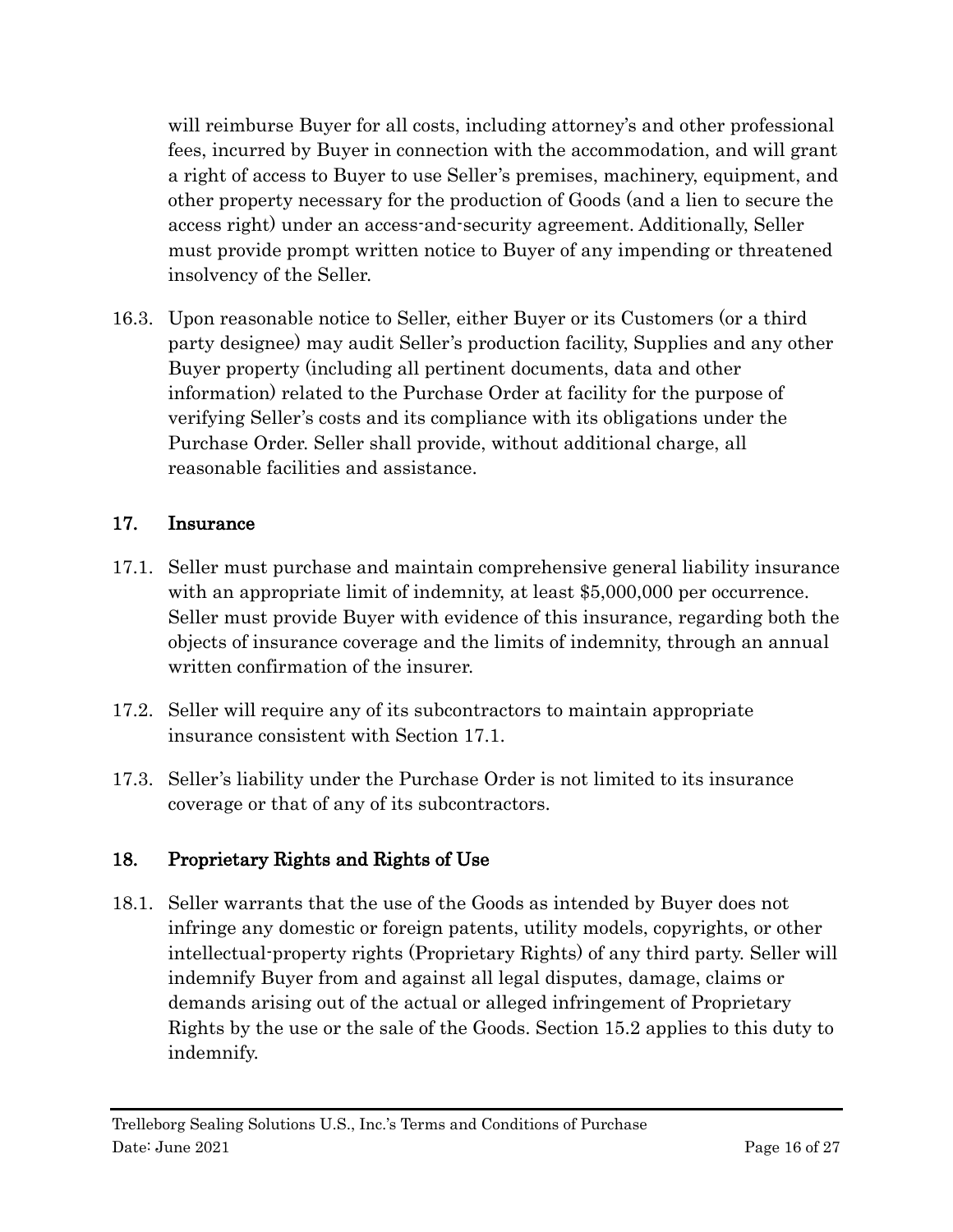- <span id="page-16-2"></span>18.2. Where the use of the Goods by Buyer requires Proprietary Rights of Seller, Seller grants Buyer free of charge the world-wide, irrevocable right to use, sell, repair, or copy the Goods, either directly or through third parties.
- 18.3. If standard user software is the subject of a Purchase Order, the right of use under Section [18.2](#page-16-2) applies and is freely transferable. Seller must provide Buyer with the required software. Further payment for multiple use is explicitly excluded. Seller warrants that the software is free from any virus or similar defect.
- 18.4. If a Purchase Order contains development work paid for by Buyer, either by means of a unique payment or through the price of the parts, any and all results of that development work, including any Proprietary Rights, are the exclusive property of Buyer.

### <span id="page-16-0"></span>19. Product Labeling

- 19.1. Seller will label the Goods as specified by Buyer.
- 19.2. Any Goods bearing a trademark proprietary to Buyer or provided with corresponding equipment or packed in Buyer original packaging must be delivered by Seller only to Buyer or to a third party designated by Buyer. Seller has no additional right to use the trademark. If trademarked Goods are rejected as defective, Seller will disable them at Seller's cost.
- 19.3. In addition to any other rights under the Purchase Order, if Seller violates this Section [19,](#page-16-0) Buyer may terminate the Purchase Order without notice, and Seller will surrender that which Seller gained from the violation as compensation of the damage incurred to Buyer.

### <span id="page-16-1"></span>20. Tooling and Other Provided Property

- 20.1. All tools, parts, templates, matrices, measures, devices, jigs, gauges, fixtures, other appurtenances, and related drawings and forms (collectively, "Tooling"), equipment or material, if it:
	- (A) is provided to Seller by Buyer, Buyer's customer, or Buyer's ultimate OEM end customer;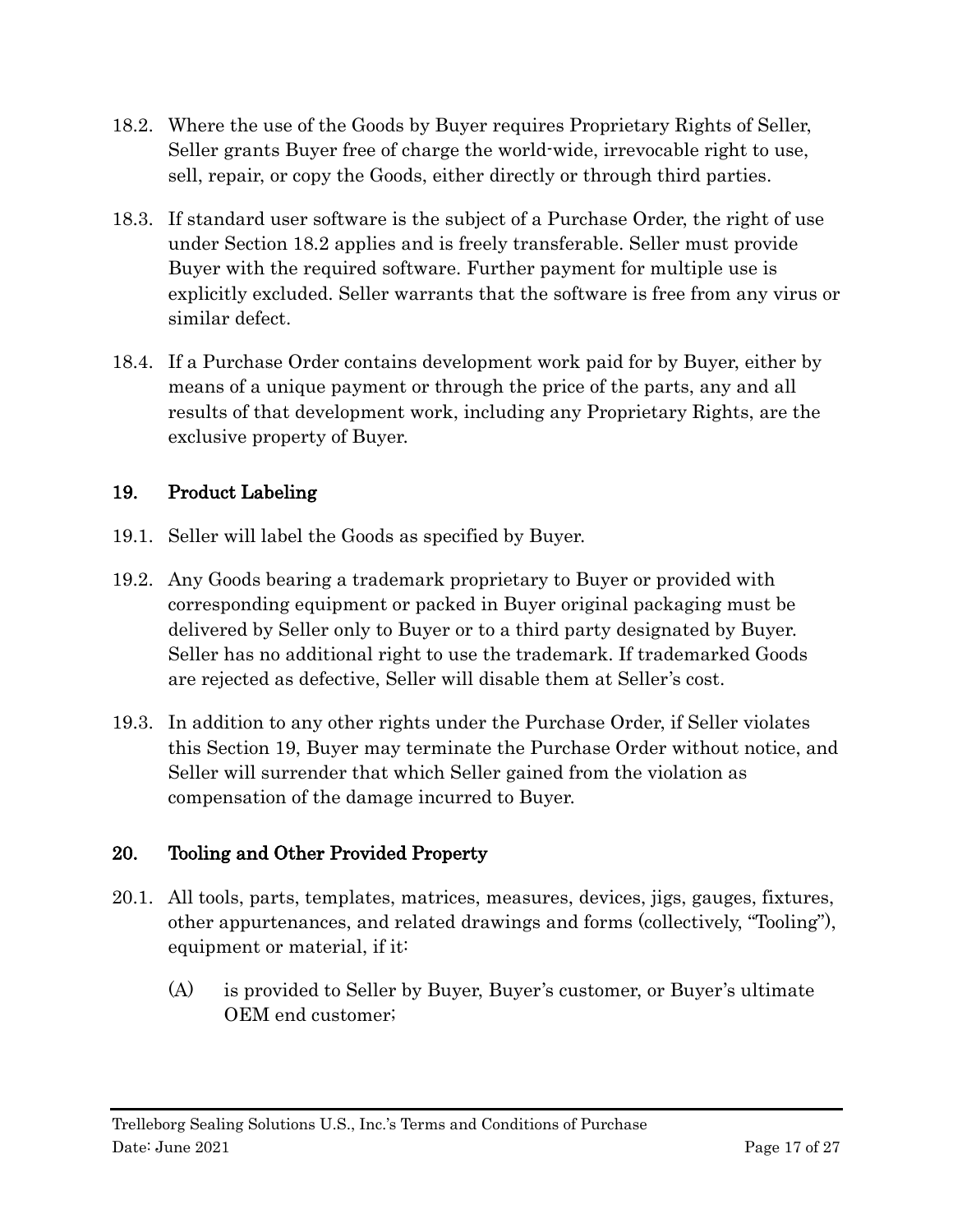- (B) has been paid for or is to be paid for directly or through amortization by Buyer; or
- (C) is Tooling identified on the face of any Purchase Order issued by Buyer,

as well as any and all replacements, additions, attachments, accessories, and maintenance (collectively "Provided Property"), are the property of Buyer, its customer, or its ultimate OEM end customer, unless agreed otherwise, and are held by Seller on a bailment basis only.

- 20.2. Seller may use the Provided Property solely for the production of Goods under a Purchase Order issued by Buyer. Seller may not use the Provided Property for any other purpose or permit others to use it without the Buyer's prior written consent.
- 20.3. Seller must clearly mark all Provided Property as property of Buyer, Buyer's customer, or Buyer's ultimate OEM end customer. Seller must store all Provided Property safely and separately from Seller's property. Seller must maintain all Provided Property in good condition and replace it if necessary, all at Seller's cost. Seller bears the risk of loss of and damage to the Provided Property while the Provided Property is in its possession or control. Seller must insure the Provided Property in the event of loss to an amount equal to the replacement cost that would have to be paid to Buyer, its customer, or Buyer's ultimate OEM end customer, all at Seller's cost. Seller assigns all claims for payment against the insurer to Buyer, and Buyer accepts this assignment. Seller must treat the Provided Property carefully and safely and must hold Buyer harmless for any claim, liability, costs, or damages arising from or related to the assembly, use, safekeeping, or repair of the Provided Property. Buyer, Buyer's customer, or Buyer's ultimate OEM end customer is entitled to enter Seller's premises during regular business hours and to inspect the Provided Property and any records relating to it.
- 20.4. Buyer may remove the Provided Property or demand its surrender at any time and without any reason and without any payment, regardless whether Buyer has terminated any Purchase Order with Seller. Upon a demand by Buyer that Seller surrender any Provided Property, Seller must immediately surrender the Provided Property and prepare it for shipping (in accordance with the requires of the carrier and Buyer) or deliver it to Buyer or elsewhere, as directed by Buyer. If Buyer chooses to remove the Provided Property from Seller's premises itself, Seller will fully cooperate with that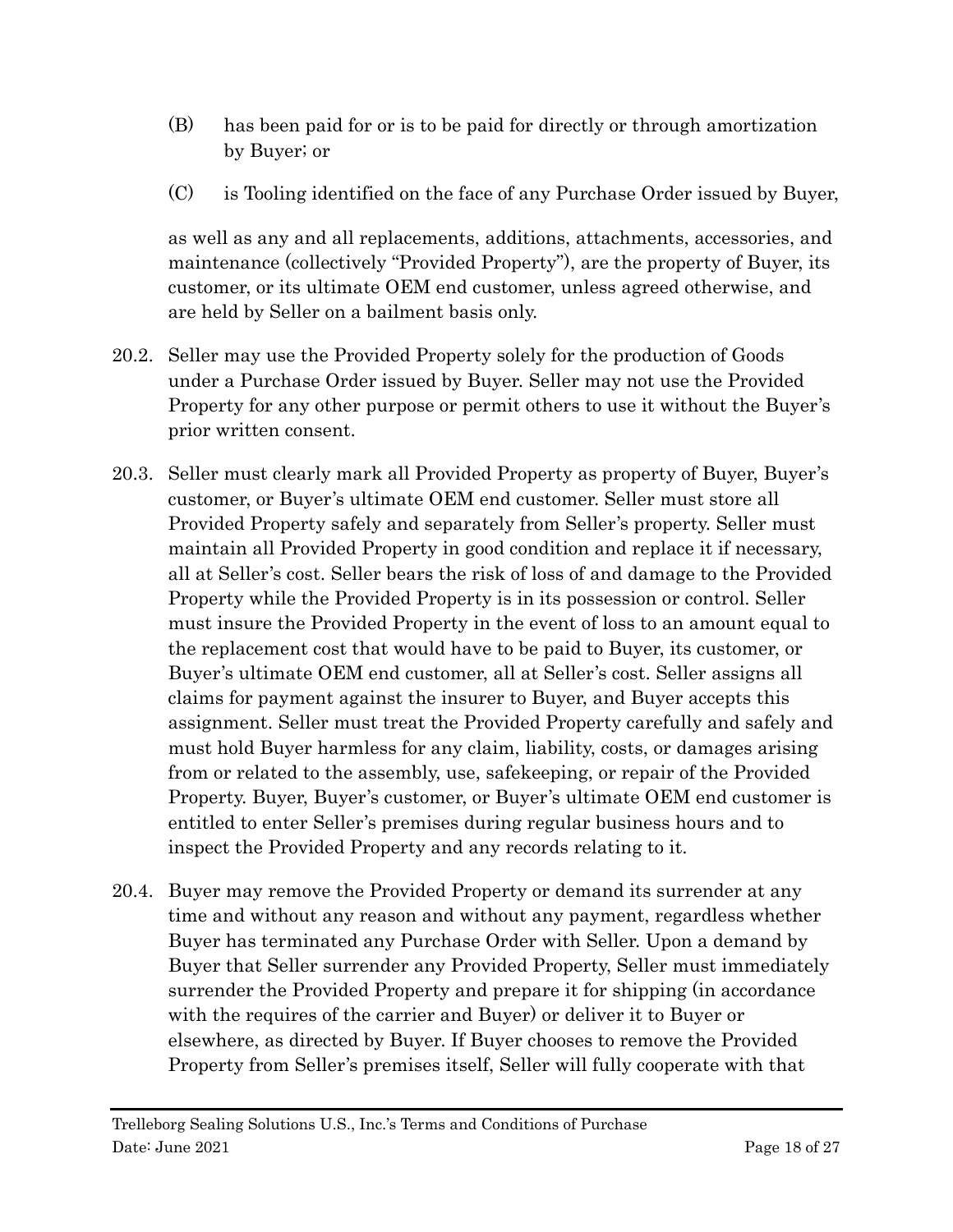removal. If Buyer directs that Seller deliver the Provided Property to Buyer or elsewhere, Buyer will reimburse Seller for reasonable delivery costs. Seller may not retain the Provided Property, either from outstanding payment demands or for any other reason, and its cooperation with delivery and removal of Buyer's property is not contingent on final payment.

- 20.5. Seller affirmatively waives any lien, whether based in statute or common law, that it might otherwise have on any Goods or Provided Property for any work done on the Goods or Provided Property or for any other reason. Seller assigns to Buyer any claims Seller has against any third party relating to any Provided Property.
- 20.6. If the Provided Property is in the possession of any third party, including any sub-supplier or service provider such as a repair shop, Seller's obligation to cooperate with Buyer's removal of the Provided Property or to surrender the Provided Property under this Section [20](#page-16-1) includes an obligation to secure the Provided Property's release by the third party. Seller's obligation to secure the Provided Property's release includes the immediate payment of any claims made by the third party and the immediate payment of any amounts necessary to remove, at its own cost, any lien asserted by the third party for any reason. In other words, Seller will immediately take all steps necessary to place the Provided Property in Buyer's possession, including the payment of any amount.

## <span id="page-18-0"></span>21. Tools of Seller

- 21.1. Seller grants Buyer the irrevocable option to acquire possession of and title to any tools that are necessary for, and specific to, the production of the Goods (Necessary Tools). To exercise this option, Buyer must pay to Seller the Necessary Tools' net book value, less any amounts already paid to Seller by Buyer or amortized via the purchase price of the Goods. Seller warrants to Buyer that it is not using the Necessary Tools for production of goods to any customer other than Buyer.
- 21.2. Seller will provide Buyer with any technical information required by Buyer in order to install, assemble, or use the Necessary Tools. Technical information includes: design, component, and installation drawings; technical documentation, test logs and results, and data; and any other information relating to Goods and Necessary Tools. Subject to Seller's patent rights,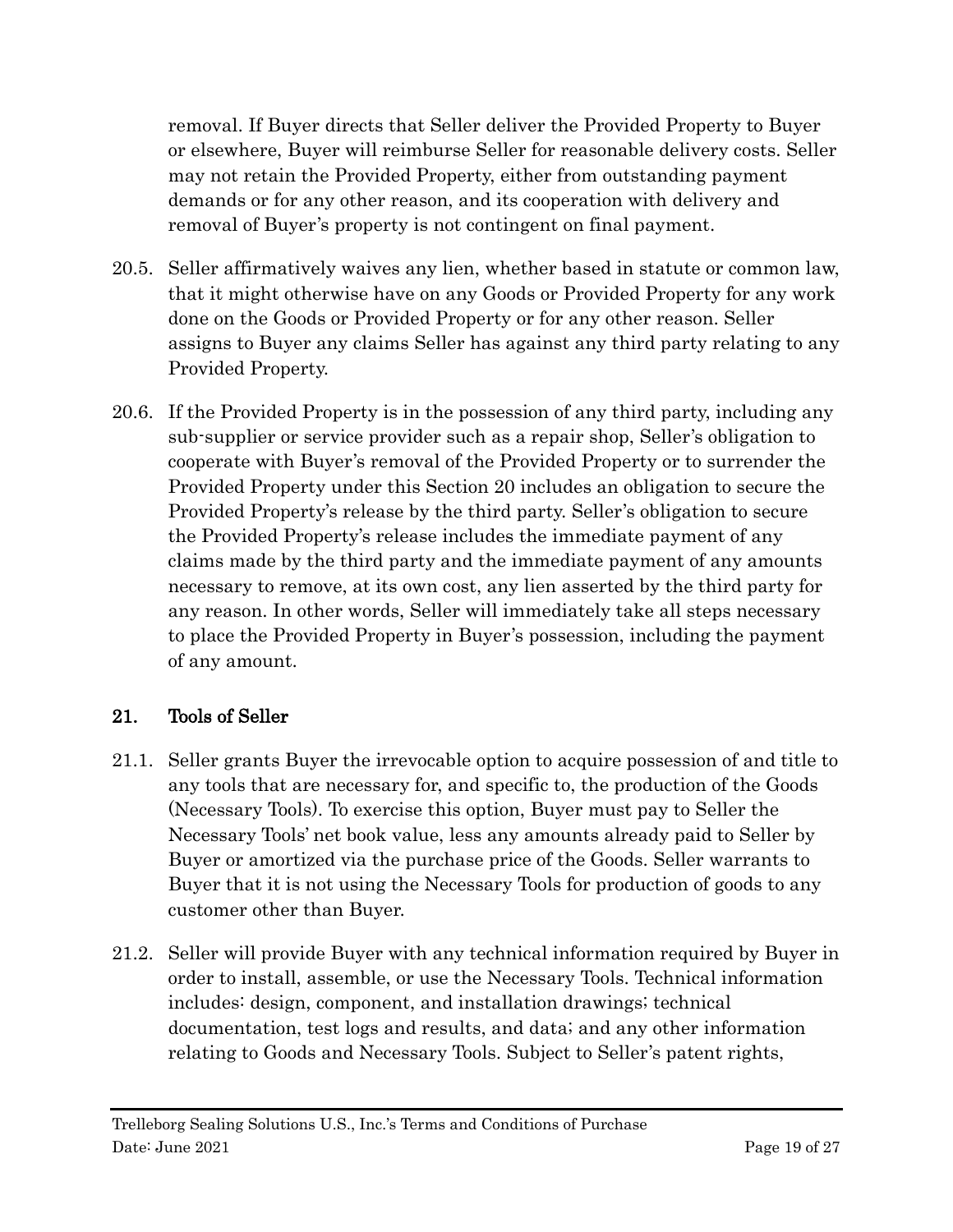technical information may be used and published by Buyer without any limitation. Design or production information that is subject to any intellectual property right of Seller may be used by only Buyer for its own purposes.

### <span id="page-19-0"></span>22. Delivery of Service and Spare Parts

For Goods that will be incorporated into products for vehicles or aircraft, Seller will supply Buyer with 100% of its requirements for service and spare parts for 15 years after the end of production. During this 15-year period, the price will be the price on the most recent production Purchase Order, plus any additional costs for packaging and processing to which Buyer agrees. If requested by Buyer, Seller must provide servicing literature and other materials at no extra cost in order to support Buyer's spare-parts-sales activities.

#### <span id="page-19-1"></span>23. Confidentiality

- 23.1. The parties will treat as trade secrets any and all nonobvious commercial and technical details they learn of through the business relationship created by the Purchase Order. Drawings, models, templates, samples, or similar items may not be made available to unauthorized third parties. The parties may not reproduce any of these items unless permitted within the scope of operational requirements and within the scope of copyright, patent, trademark, or trade-secret law.
- 23.2. Seller may not share any of the information regarding the Goods, Tooling, or Provided Property with any third party, including subsuppliers, without Buyer's prior written consent.
- 23.3. Seller may not use its business relationship with Buyer for advertising purposes without Buyer's prior written consent.

#### <span id="page-19-2"></span>24. Reservation of Title

Title to the delivered Goods will pass to Buyer upon delivery. Seller may not prolong or extend any reservation of title.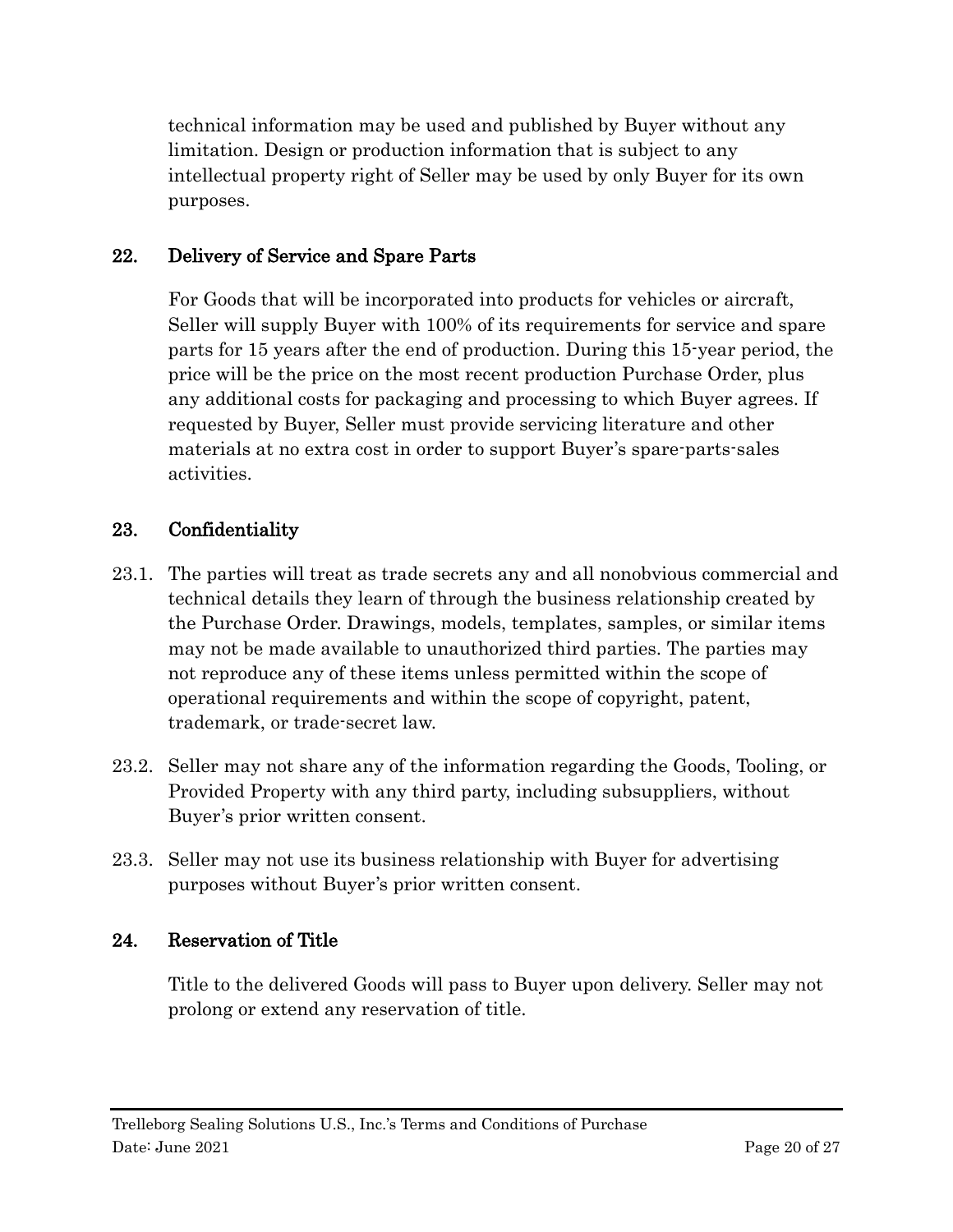### <span id="page-20-0"></span>25. Buyer's Right of Setoff

Buyer or its affiliates may set off any claim, whether due or not due, present or future, that it has or may have against Seller or its affiliates or to offset against any such claim that Seller or its affiliates may have against Buyer or its affiliates.

#### <span id="page-20-1"></span>26. Change in Control of Seller

26.1. A change of control of Seller includes:

- (A) the sale, lease, or exchange of a substantial portion of Seller's assets used for the production of Goods, or Seller's entrance into an agreement for the same;
- (B) the sale or exchange of more than 20% of Seller's stock or other ownership interest (or of such other amount as would result in a change of control of Seller), or Seller's entrance into an agreement for the same; or
- (C) the execution of a voting or other agreement providing a person or entity with control of Seller or control of more than 20% of Seller's stock or other ownership interest (or of such other amount as would result in a change of control of Seller).
- 26.2. If Seller enters into an agreement for change of control, or an event described in this section occurs, Seller must notify Buyer promptly in writing.

#### <span id="page-20-2"></span>27. Default and Remedies for Default

- 27.1. Default means:
	- (A) Seller's repudiation, breach, or threatened breach of any of the terms of any Purchase Order, including any of Seller's warranties or delivery obligations (e.g., Buyer may terminate any or all of its Purchase Orders with Seller if Seller breaches any one of its Purchase Orders with Buyer);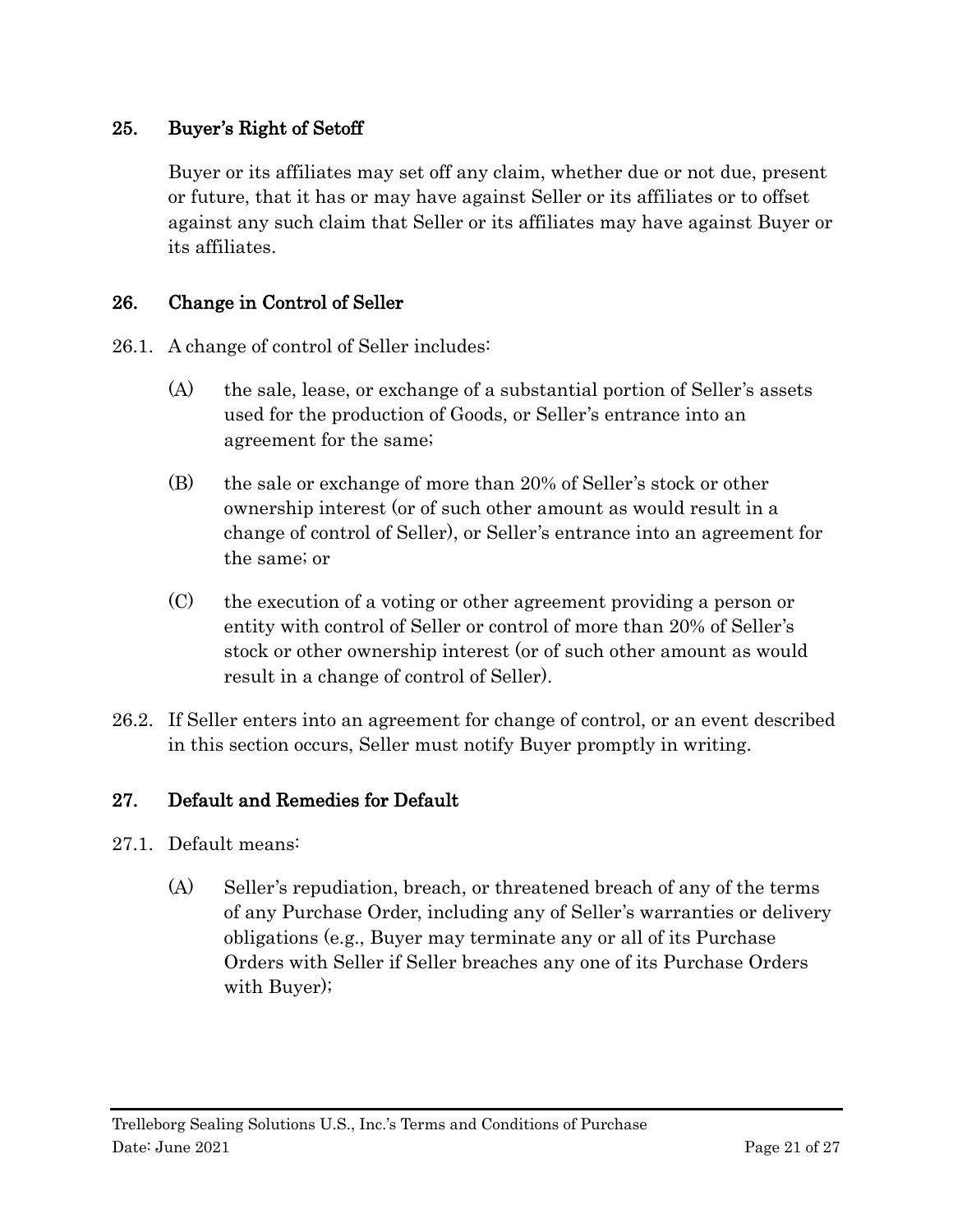- (B) Seller's failure to provide Buyer with adequate assurance of Seller's ability to perform timely any of Seller's obligations under a Purchase Order or Release; or
- (C) Seller's failure, after being provided with the notice described in Section [11,](#page-10-0) to remain competitive with respect to price, quality, delivery, technology, payment terms, or customer support.
- 27.2. In the event of a Default, Buyer may, in its sole discretion:
	- (A) waive all or any part of the Default;
	- (B) agree in writing to any modification of the Purchase Order:
	- (C) terminate the Purchase Order for cause in whole or in part;
	- (D) purchase goods in substitution for those to be supplied by Seller under the Purchase Order and charge Seller for any excess costs resulting from that purchase; and
	- (E) exercise any other legal or equitable rights or remedies it has.

## <span id="page-21-0"></span>28. Seller May Not Stop Deliveries

Under no circumstances may Seller cease deliveries to Buyer that are required by the Purchase Order. Seller acknowledges that its failure to deliver as required by the Purchase Order will cause irreparable harm to Buyer, and that if it does stop deliveries, preliminary and permanent injunctive relief should be granted in Buyer's favor, compelling Seller to resume and continue deliveries as required by the Purchase Order.

### <span id="page-21-1"></span>29. Termination

- <span id="page-21-2"></span>29.1. Termination for convenience: Buyer may terminate all or any part of a Purchase Order at any time and for any business reason by giving 30 days' written notice to Seller.
- 29.2. Termination due to customer termination: If Buyer's customer terminates all or any part of its order with Buyer for any reason, Buyer may terminate all or any part of a Purchase Order by giving written notice to Seller. A notice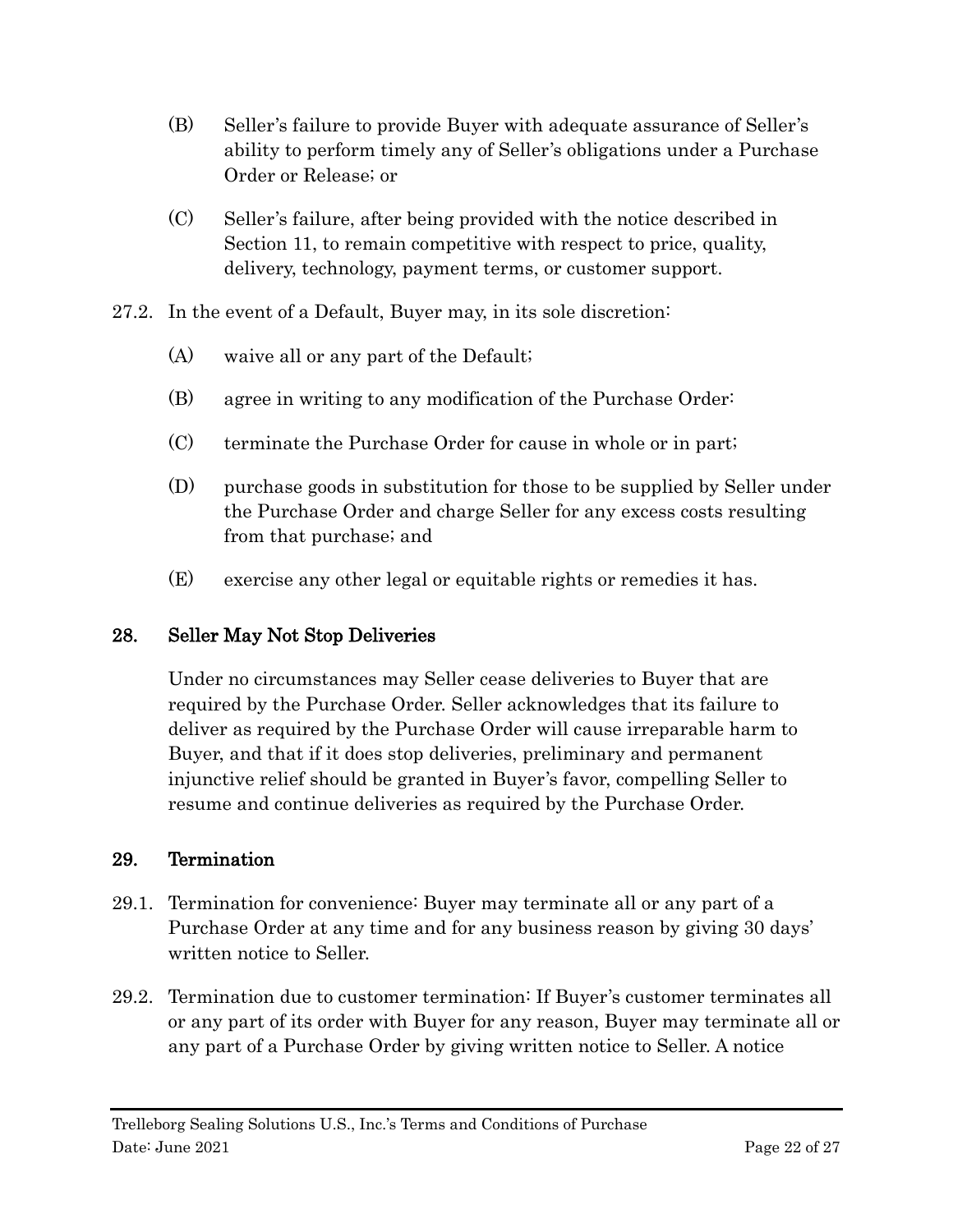period of 30 days or of any other length is not required—the termination may be immediate.

- 29.3. Termination for cause: Buyer may immediately terminate all or any part of a Purchase Order without any liability to Seller in the event of any Default by Seller. If, after termination for cause, it is determined that Seller was not in Default, the rights and obligations of the parties will be the same as if the termination were for convenience under Section [29.1.](#page-21-2)
- 29.4. Termination for change in control: In addition to its other remedies, Buyer may, at its option, terminate the Purchase Order without any liability to Seller if there is a change of control of Seller. Buyer must give Seller 30 days' notice of a termination for change in control.
- 29.5. Termination in event of a Seller Insolvency: Buyer may immediately terminate each Purchase Order without any liability to Seller in the event of a Seller Insolvency. A Seller Insolvency includes: Seller's insolvency; Seller's inability to promptly provide Buyer with adequate assurance of Seller's financial capability to timely perform any of Seller's obligations under any Purchase Order; the filing of a voluntary petition in bankruptcy by Seller; the filing of an involuntary petition in bankruptcy against Seller; the appointment of a receiver or trustee for Seller; or the execution of an assignment for the benefit of creditors of Seller.
- 29.6. Seller may not terminate the Purchase Order.

### <span id="page-22-0"></span>30. Termination Claims and Obligations

<span id="page-22-1"></span>30.1. Once it receives notice of termination, Seller, unless otherwise directed in writing by Buyer, must (A) immediately terminate all work under the Purchase Order or Release; (B) transfer title and deliver to Buyer the usable and merchantable finished Goods, work in process, and raw materials and components that Seller produced or acquired in accordance with firm Release amounts under the Purchase Order and that Seller cannot use in producing Goods for itself or for others; (C) settle all claims by subcontractors approved by Buyer on the face of a Purchase Order or in a signed writing, if any, for reasonable actual costs that are rendered unrecoverable by such termination; (D) take actions reasonably necessary to protect all property in Seller's possession in which Buyer has an interest; and (E) at Buyer's request,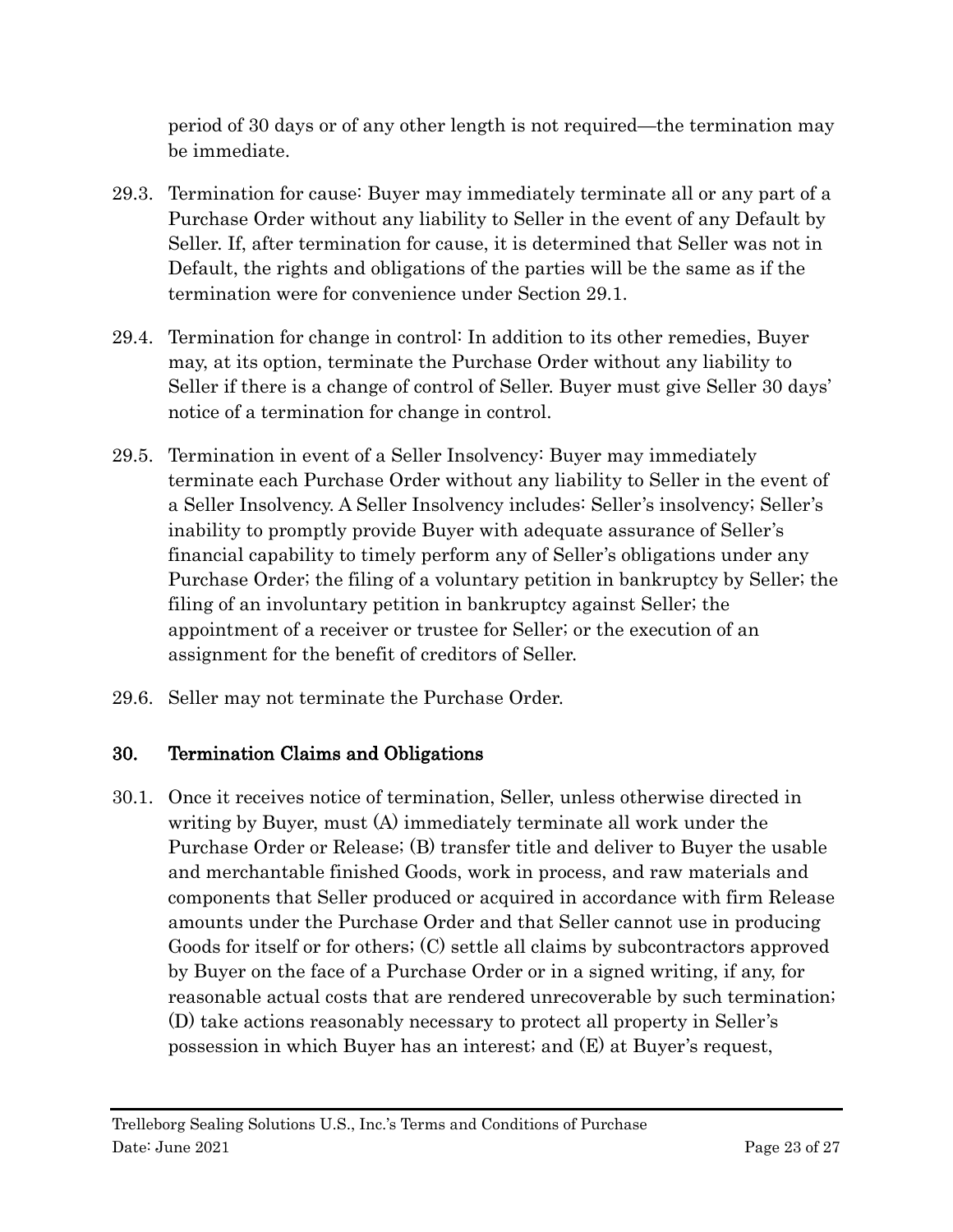cooperate with Buyer in resourcing the Goods covered by the Purchase Order to an alternative Seller designated by Buyer.

- <span id="page-23-0"></span>30.2. If the termination is for convenience or for change in control as defined in Section 26, Buyer will pay to Seller the following amounts without duplication: (A) the Purchase Order price for all finished and completed Goods that conform to the requirements of the Purchase Order and were not previously paid for; (B) Seller's reasonable actual cost of the usable and merchantable work in process and raw materials and components transferred to Buyer in accordance with Section [30.1](#page-22-1) and within firm release amounts; (C) Seller's reasonable actual cost of settling claims for Seller's obligations (in the absence of termination) to the subcontractors so long as those costs were approved by Buyer on the face of a Purchase Order or in a signed writing; and (D) Seller's reasonable actual costs of carrying out its obligations to Buyer under this section.
- 30.3. If the termination is for cause or Seller Insolvency, Seller is not entitled to any further payments by Buyer.
- 30.4. Except as stated in this Section [30,](#page-22-0) Buyer is not be liable for and is not required to make payments to Seller, directly or on account of claims by Seller's subcontractors, for any alleged losses or costs, including loss of anticipated profit, unabsorbed overhead, interest on claims, productdevelopment and engineering costs, facilities and equipment rearrangement costs or rental, unamortized depreciation costs, ancillary exit charges (including costs of riggers, warehousing, premium manufacturing costs, loading of trucks, or other standard business procedures related to transitioning production to an alternative Seller), obsolescence costs, or general and administrative burden charges resulting from termination of the Purchase Order or otherwise. Notwithstanding anything to the contrary, Buyer's obligation to Seller upon termination will not exceed the obligation Buyer would have had to Seller in the absence of termination.
- 30.5. Within 30 days after the effective date of termination for convenience or for change in control, Seller must furnish to Buyer its termination claim, together with all supporting data (which will consist exclusively of the items of Buyer's obligation to Seller that are listed in Section [30.2\)](#page-23-0). Buyer may audit Seller's records before or after payment to verify amounts requested in Seller's termination claim.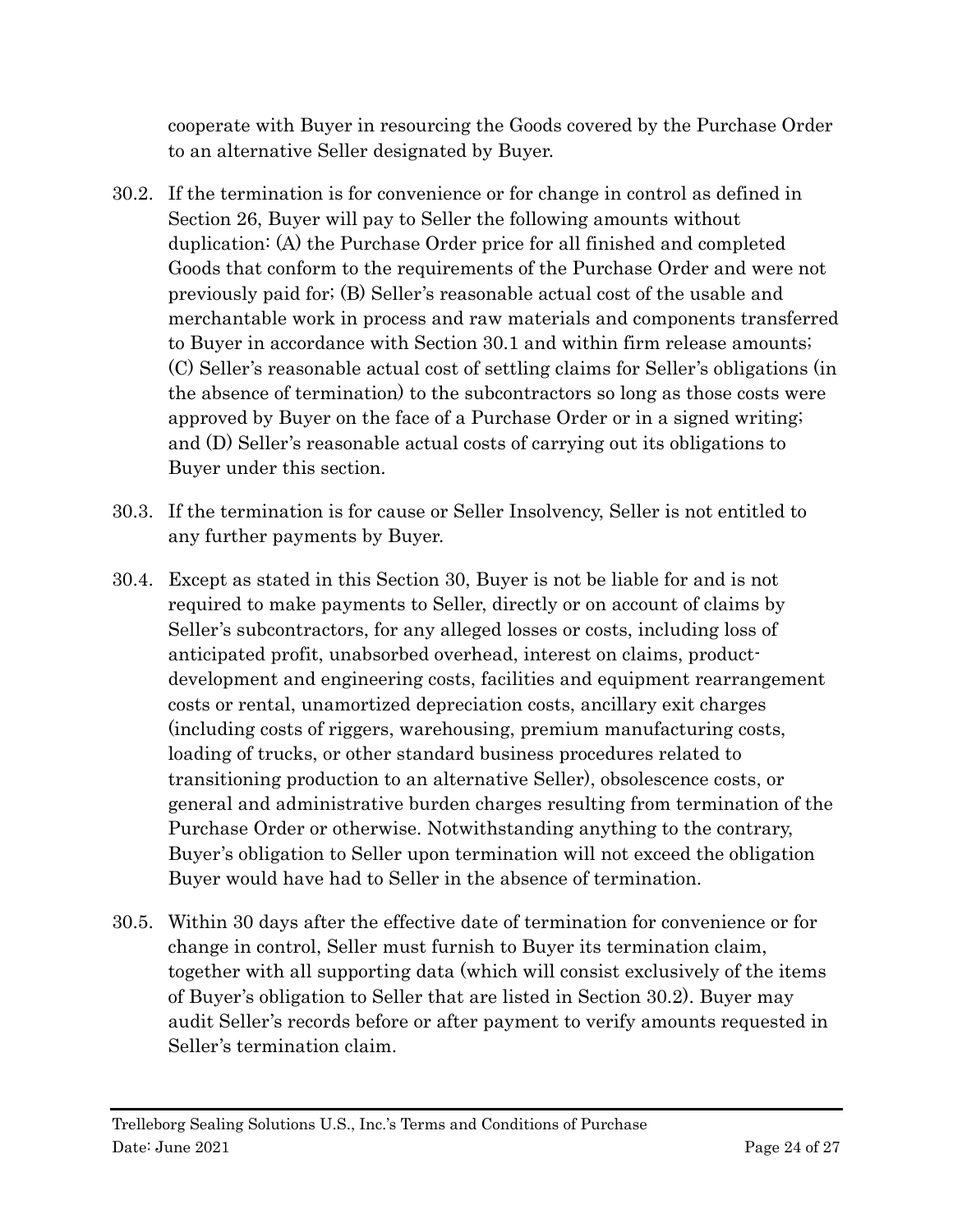## <span id="page-24-0"></span>31. US C-TPAT (U.S. Customs Service's Customs Trade Partnership Against Terrorism)

For Goods to be imported into the United States, Seller will either: (A) be certified for deliveries to be made into the United States by the U.S. Customs & Border Protection in compliance with the Customs-Trade Partnership Against Terrorism (C-TPAT), and maintain that certification for the Term; or (B) accept, implement and comply with all applicable Trade Security Programs, including recommendations or requirements of the C-TPAT initiative (http://www.cbp.gov). At Buyer's or the Customs Service's request, Seller will certify in writing its acceptance, implementation, and compliance with the C-TPAT and any accompanying recommendation and guidelines. Seller will indemnify and hold Buyer harmless from and against any liability, claims, fines, demands, or expenses (including attorney's or other professional fees) arising from or relating to Seller's failure to accept, implement, or comply with C-TPAT.

#### <span id="page-24-1"></span>32. Federal Contracts / Fair Labor Standards

To the extent required by law, the following clauses relating to contracts with the U.S. Government are incorporated into and made applicable to all purchase orders: (i) the Equal Opportunity clause, 41 C.F.R. 60-1.4; (ii) the Affirmative Action for Disabled Veterans & Veterans of the Vietnam Era clause, 41 C.F.R. 60-250; (iii) the Affirmative Action for Handicapped Workers clause, 41 C.F.R. 60-741; (iv) the posting requirements of Executive Order 13201; and (v) the Federal Acquisition Regulations. Seller will comply with all applicable requirements of Sections 6.7 and 12 of the Fair Labor Standards Act, 29 U.S.C. §§ 201 et seq. ("FLSA") in the performance of work under any Purchase Order, and with all applicable regulations and orders issued under Section 14 of FLSA. Seller will indemnify and hold Buyer harmless from and against any liability, claims, fines, demands, or expenses (including attorney's or other professional fees) arising from or relating to any claim that Seller violated these federal contract requirements or the FLSA.

## <span id="page-24-2"></span>33. Compliance with Laws and Certifications / Toxic Substances / OSHA / Counterfeit Parts

33.1. Seller will comply with all applicable laws, rules, regulations, orders, conventions, or standards enacted by the United States of America that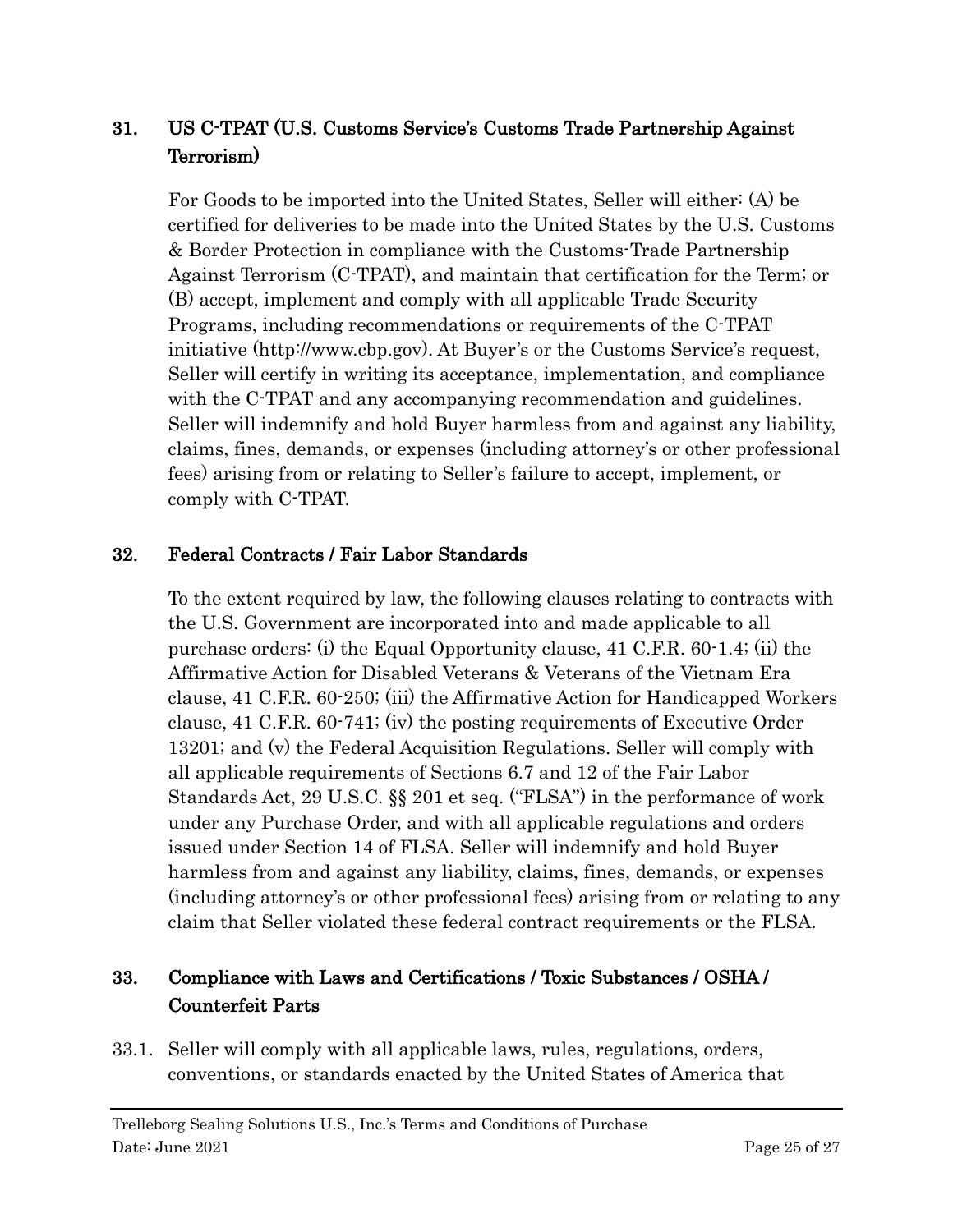regulate the manufacture, labeling, transportation, licensing, approval, or certification of products or services, including those relating to environmental matters, data protection and privacy, wages, hours and conditions of employment, subcontractor selection, discrimination, occupational health and safety, and motor vehicle safety, and each Purchase Order incorporates by reference all the clauses required by the provisions of those laws, orders, rules, regulations, and ordinances. Among other things, Seller will comply with the Occupational Safety & Health Act, 29 U.S.C. §§ 651 et seq., the Toxic Substance Control Act, 15 U.S.C. §§ 2601 et seq., and any state statutes implementing these or similar federal laws that apply to any place of Seller's performance.

- 33.2. All purchased materials used to manufacture the Goods must satisfy current governmental and safety constraints on restricted, toxic, and hazardous materials, as well as environmental, electrical, and electromagnetic considerations applicable to the country of manufacture and sale. Prior to shipment, Seller will furnish applicable Material Safety Data Sheets as well as information on the safe use and hazards associated with use of the Goods. Seller must be in compliance with ISO14001, TS16949 and ELV or their successors, as amended from time to time. Seller warrants that neither it nor any of its subcontractors uses or will use child, slave, prisoner, or any other form of forced or involuntary labor, or engages or will engage in corrupt business practices, in the supply of the Goods under this Purchase Order. At Buyer's request, Seller will certify in writing its compliance with this section.
- 33.3. Seller will indemnify and hold Buyer harmless from and against any liability claims, demands, fines, or expenses (including, without limitation, attorney's or other professional fees) arising out of or in connection with Seller's failure to comply with the provisions of this section.
- 33.4. Seller will plan, implement, and control processes, appropriate to the organization and the product, for the prevention of counterfeit or suspect counterfeit part use and their inclusion in product(s) delivered to the customer. Counterfeit part prevention processes should consider: (a) training of appropriate persons in the awareness and prevention of counterfeit parts; (b) application of a parts obsolescence monitoring program; (c) controls for acquiring externally provided product from original or authorized manufacturers, authorized distributors, or other approved sources; (d) requirements for assuring traceability of parts and components to their